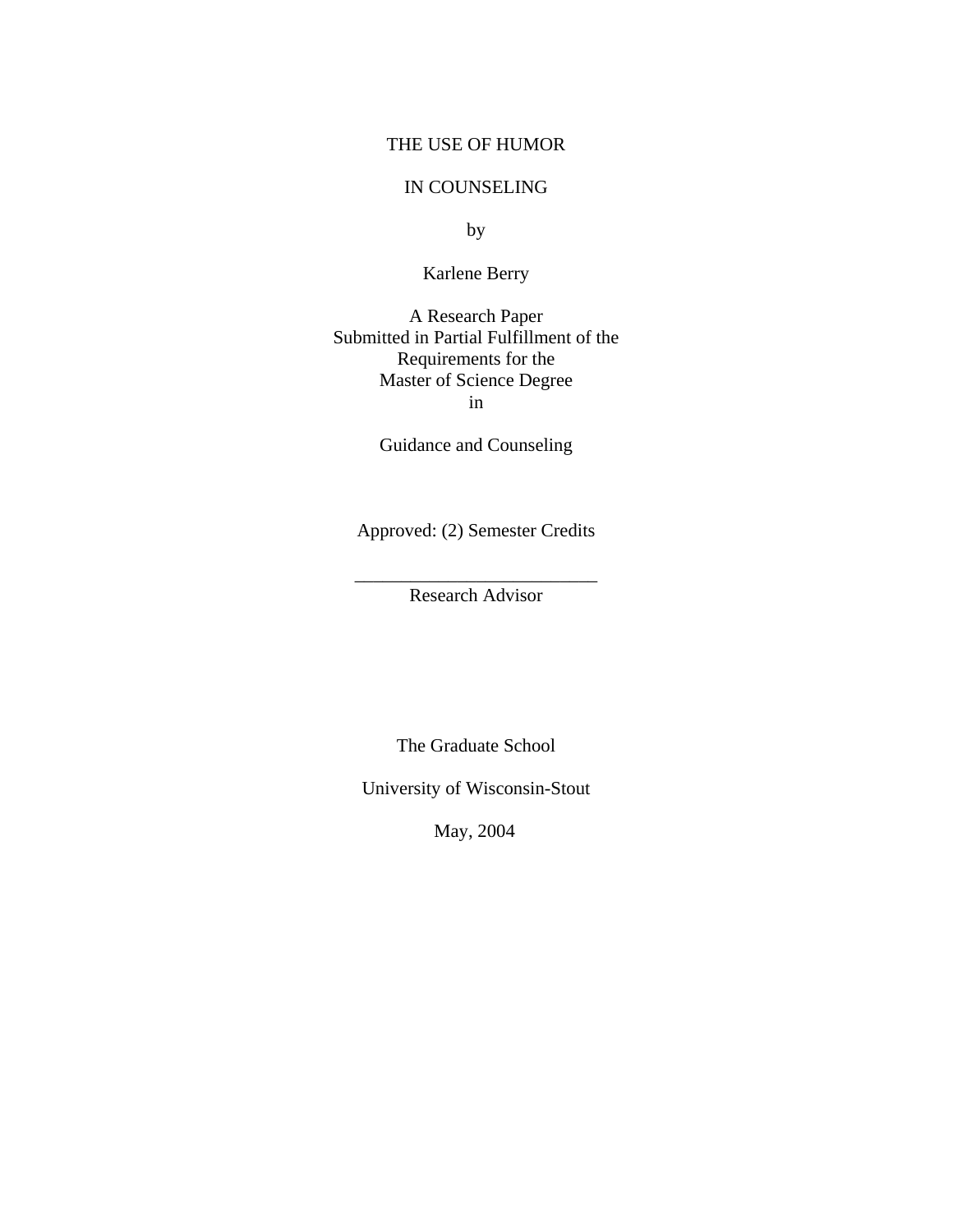The Graduate School

University of Wisconsin Stout

Menomonie, WI 54751

# **ABSTRACT**

| Berry,                                                      | Karlene                        | Ann              |              |  |
|-------------------------------------------------------------|--------------------------------|------------------|--------------|--|
| (Writer) (Last Name)                                        | (First Name)                   | (Middle Initial) |              |  |
|                                                             | The Use of Humor in Counseling |                  |              |  |
| (Title)                                                     |                                |                  |              |  |
| Guidance and Counseling                                     | Dr. Ed Biggerstaff             | May 2004         | 42 pages     |  |
| (Graduate Program)                                          | (Research Advisor)             | (Month/Year)     | (# of Pages) |  |
| American Psychological Association, 5 <sup>th</sup> edition |                                |                  |              |  |

(Name of Style Manual Used in this Study)

 The use of humor in counseling can be seen from three major perspectives. The client and counselor represent unique variables in the effectiveness of counseling.

 A client's pattern of humor use can provide a counselor with invaluable information. Humor may be used for self-preservation, personal defamation, as a defense mechanism to hide emotional issues and anxiety. Counselors who can identify the intentions of a client's use of humor can be proactive in counseling.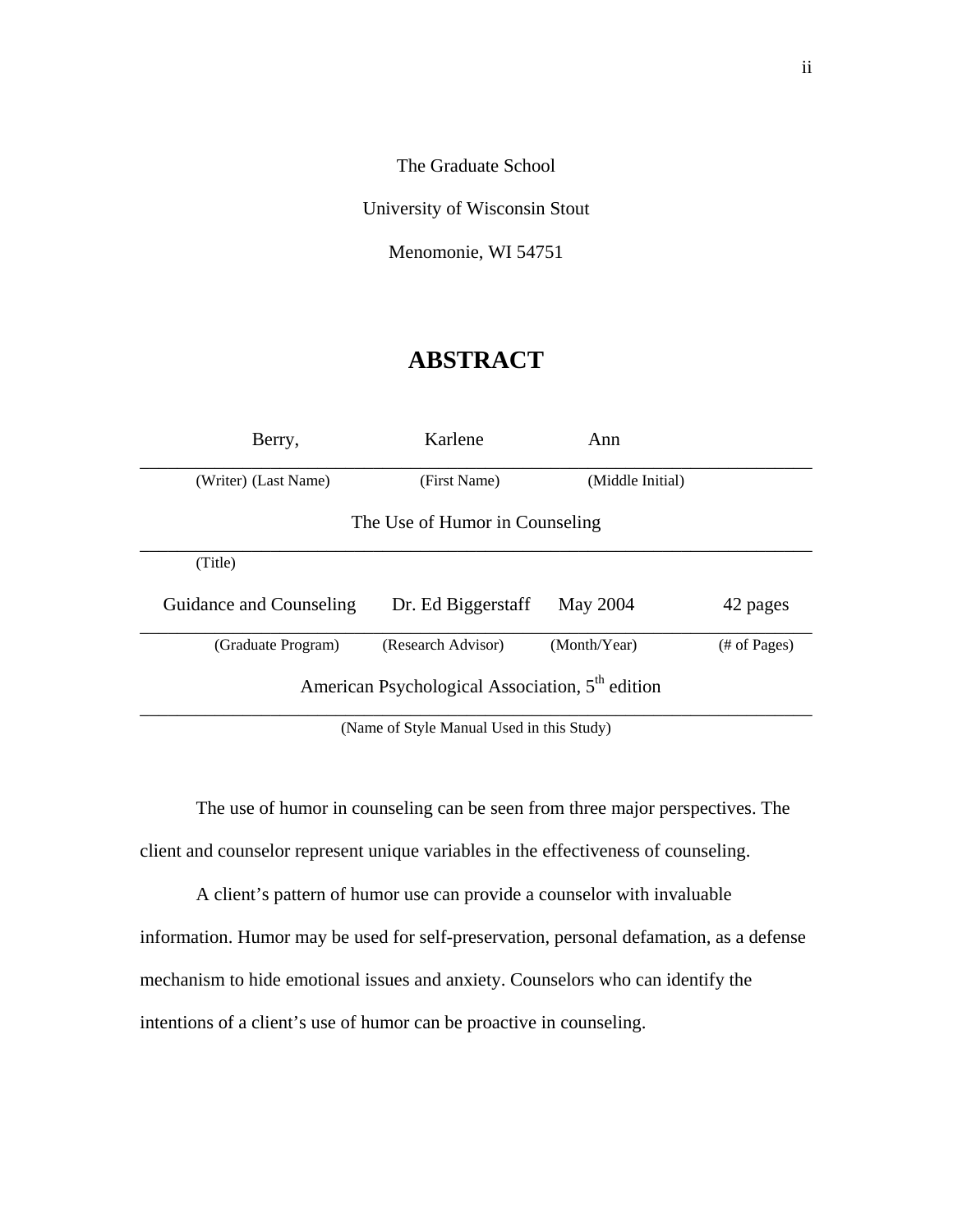The use of humor by counselors has payoffs and risks. The counselor may use humor as a tension breaker to overcome resistance in a session. The ideal outcome of humor use is the forward progress of the counseling relationship. The research surrounding humor use in counseling suggests that humor is a powerful tool. The proper interpretation, climate of the session and personality of the client must be considered for successful use of counseling humor.

 This study identified the many uses of humor in counseling. The focus of the research also provided insight into the unique perspectives of the counselor and client. Numerous recommendations were made to improve pre-professional training programs and counselor awareness for humor use in counseling.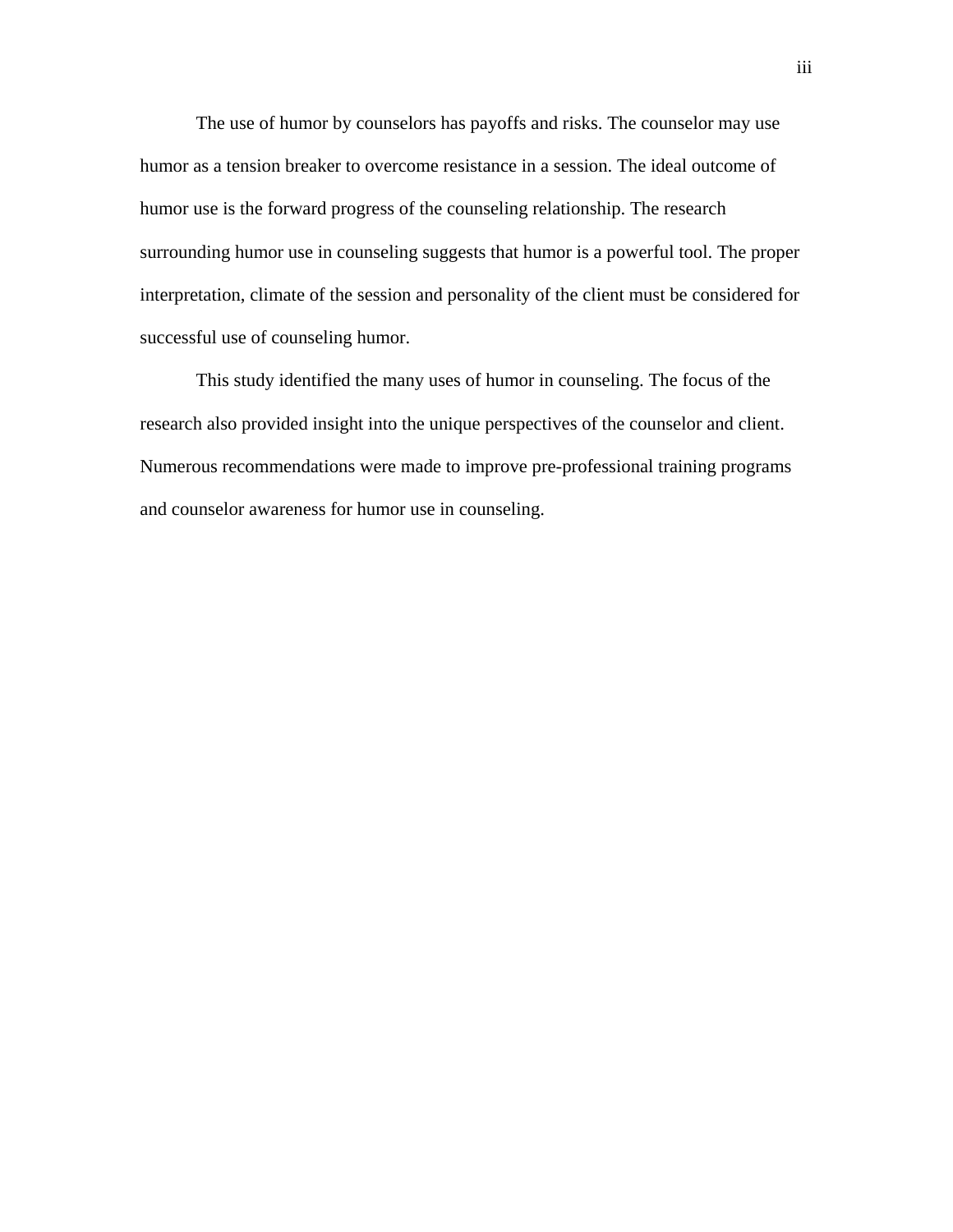## ACKNOWLEDGMENTS

Thank you to my family for the years of support, love and humor. The opportunity for change in my life came through your encouragement.

Thank you to Dr. Ed Biggerstaff for his direction, time and effort while creating this project.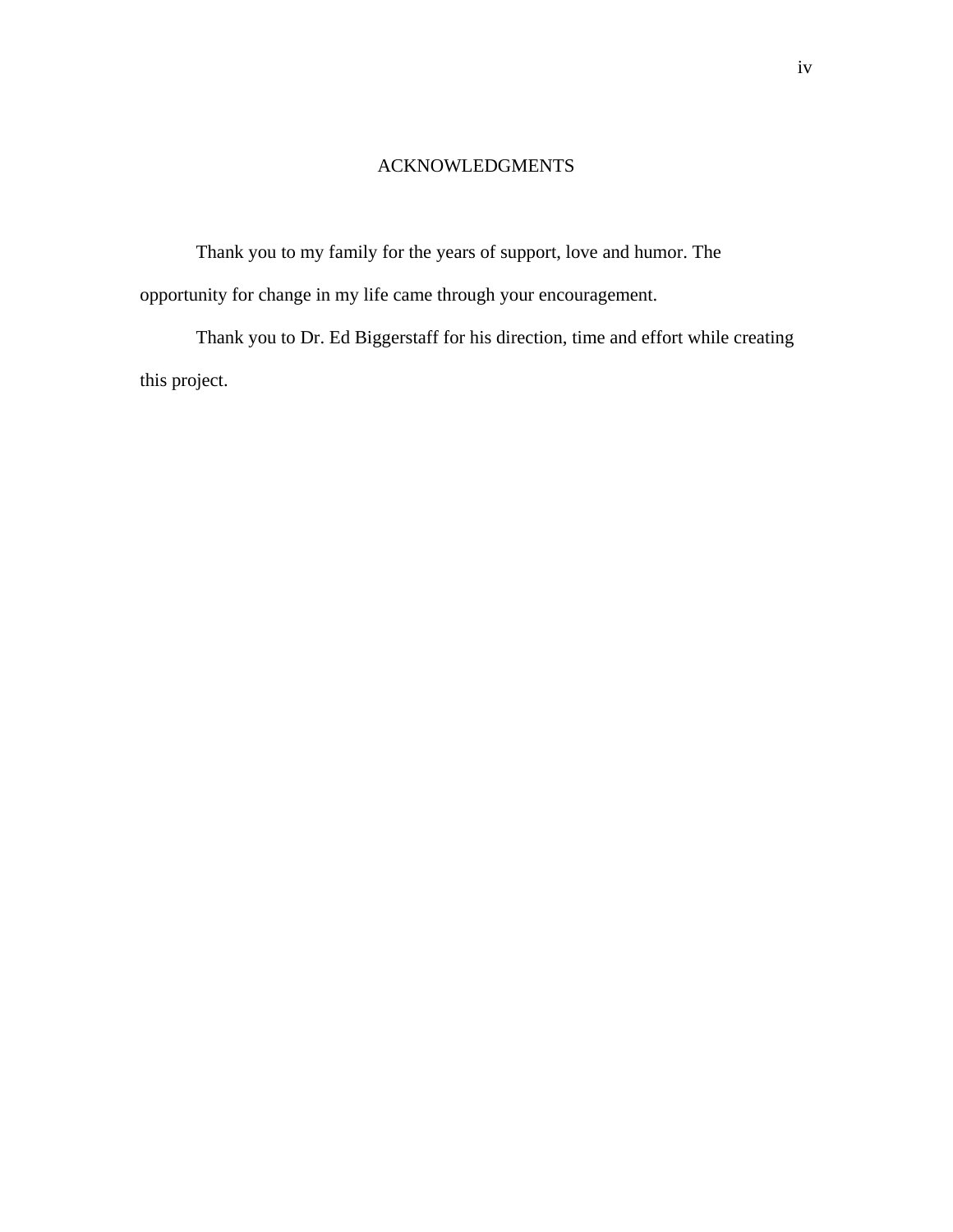## TABLE OF CONTENTS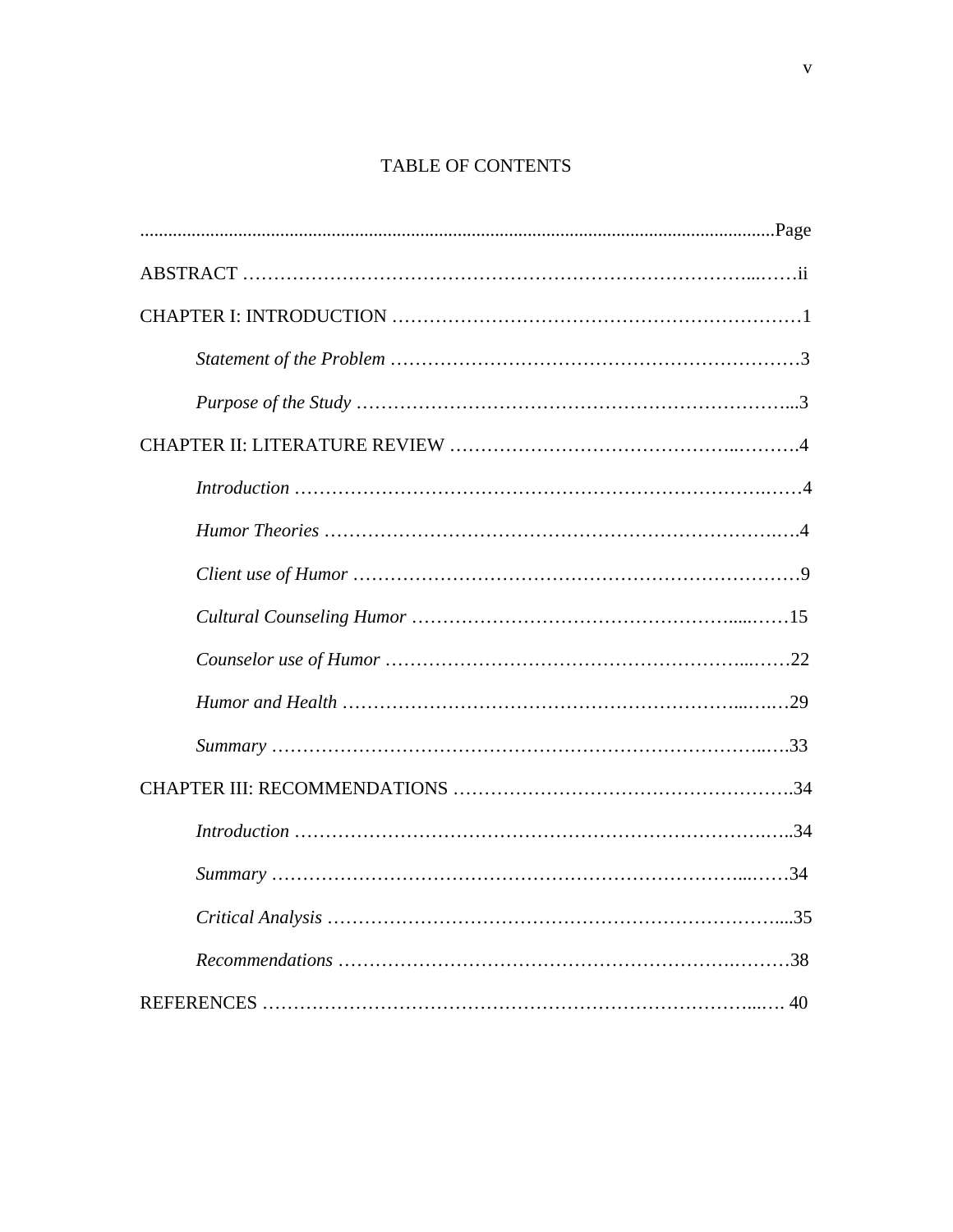#### CHAPTER ONE

#### Introduction

The use of humor in counseling is often overlooked as a professional treatment method. The use of humor may be understated in the counseling profession, but the impact of humor can be extensive. Humor can be seen as an effective communication tool for both counselors and clients.

 Clients in counseling use humor in many capacities. Often humor is used as a socially adaptive tactic to provide positive comfort, self-preservation, and insight into the client's concerns. Clients may use humor to deliver emotionally charged information that may otherwise be interpreted as unacceptable in conversation (Herring  $\&$  Meggert, 1994). This type of humor for self preservation and comfort allows a client to take calculated risks while exploring their true emotions. When clients take the risk of using humor to expose emotion, the opportunity for personal insight and perspective develops. Humor can be implemented by the client as a negative tool for communicating as well. Negative uses of humor include personal defamation, building resistance, and redirecting emotional responses.

 A professional counselor can use humor as a gauge of client behavior. Counselors may introduce humor to build rapport, explore emotions and to lessen stressful situations. The implementation of humor requires judgment and knowledge concerning the appropriate use of humor with each client. The choice to use humor in counseling is a professional judgment into what is considered appropriate or inappropriate for each client. The counselor must weight the therapeutic cost/benefit for the introduction of humor into the counseling relationship. According to Bordan and Goldin (1999), the use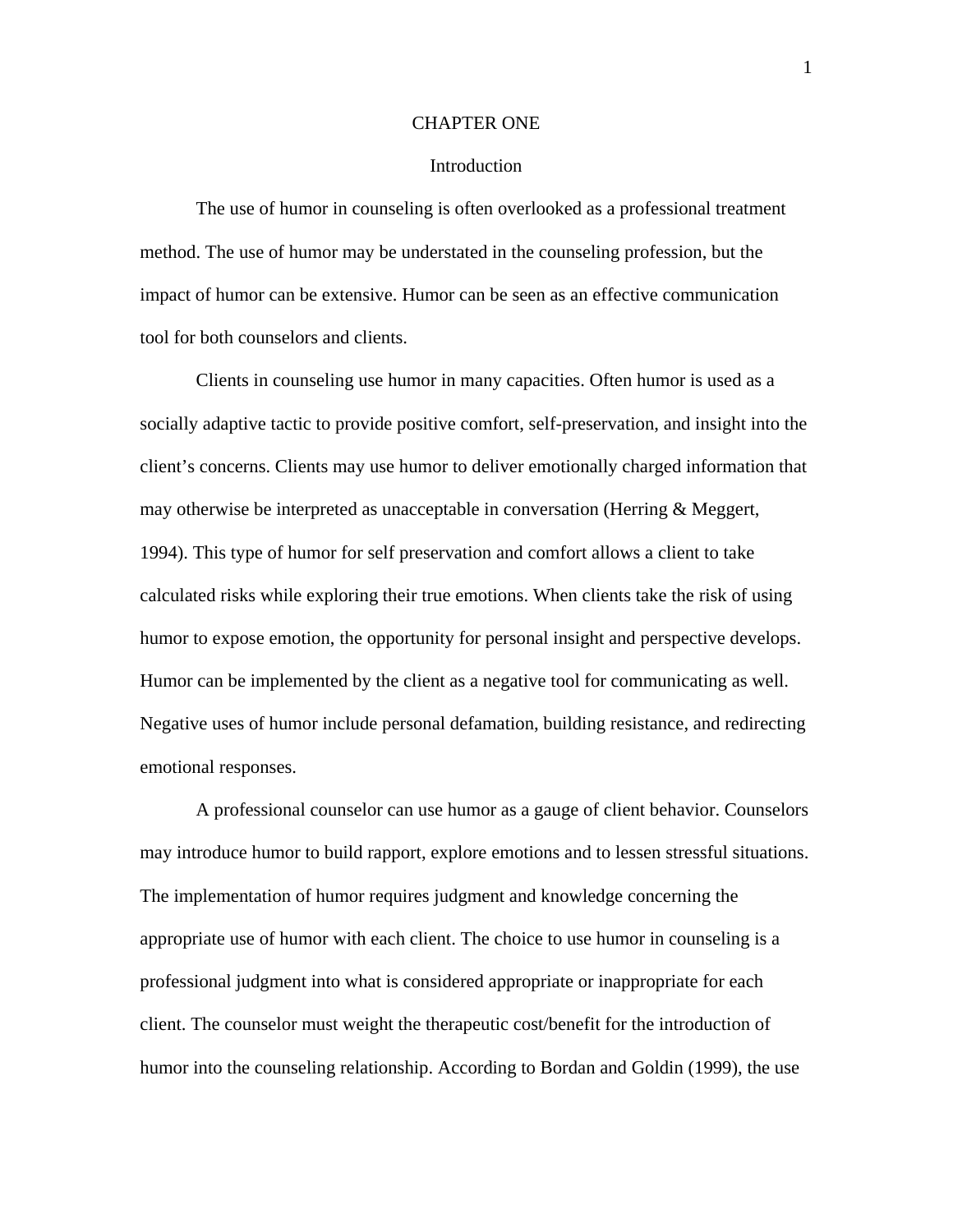of humor requires great detail to environment and timing. If humor is introduced inappropriately, the counselor will be considered unprofessional in respect to the client's current needs. The use of humor must be in the best interest of the client and never at their expense. A counselor may use humor for personal stress relief as long as it does not impact the quality of the counseling session or redirect the client negatively. The counseling profession presents stressful situations and requires crisis management for a counselor to be successful. The implementation of humor by counselors is often used as a coping mechanism for stress.

 The use of humor by a counselor must be professionally appropriate to be therapeutic in nature. There are cautions for counselors who implement humor into their sessions. Humor can be viewed by the client as inappropriate regardless of the counselor's best therapeutic intentions. A counselor must make sure that the client is not offended, distracted, or put down by the humorous statements (Gladding, 1995). A client may be distracted by inappropriate timing of a joke and confused by the counselor's effort to communicate in such a fashion. Counselors must become knowledgeable about their client's personality and intrinsic motivational themes before using humor in the counseling session. What is deemed appropriate or subtle humor for one client may be viewed as outrageous and inappropriate by another. The disparity of perspectives requires a counselor to be cautious with humor implementation.

The diversity of school populations and ethnic backgrounds are also a challenge to counselors. Humor can be seen as a universal phenomenon, however, without universal generalization. Every culture and ethnic group uses humor differently. A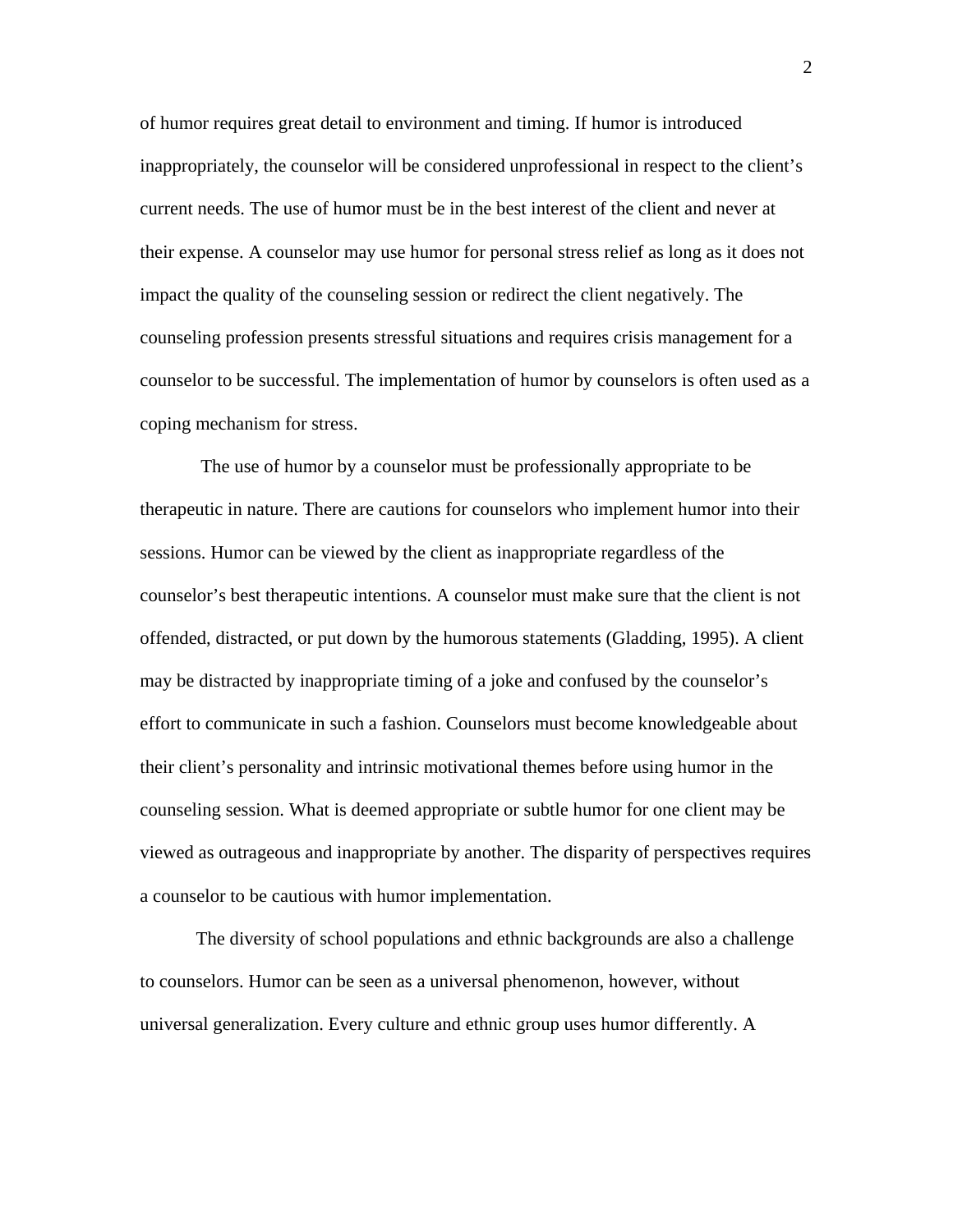professional counselor must not assume effectiveness of therapeutic humor across ethnic groups.

## **Statement of the Problem**

 There is a limited amount of pre-professional training and resources surrounding the use of humor as a counseling strategy.

## **Purpose of the Study**

 The purpose of this study is to explore the effect of humor usage in counseling. The extensive review of research and literature allows the researcher to gain insight and knowledge of appropriate strategies for implementing humor in a professional setting. In addition, recommendations are made for future guidance programs to explore humor in counseling as a professional method.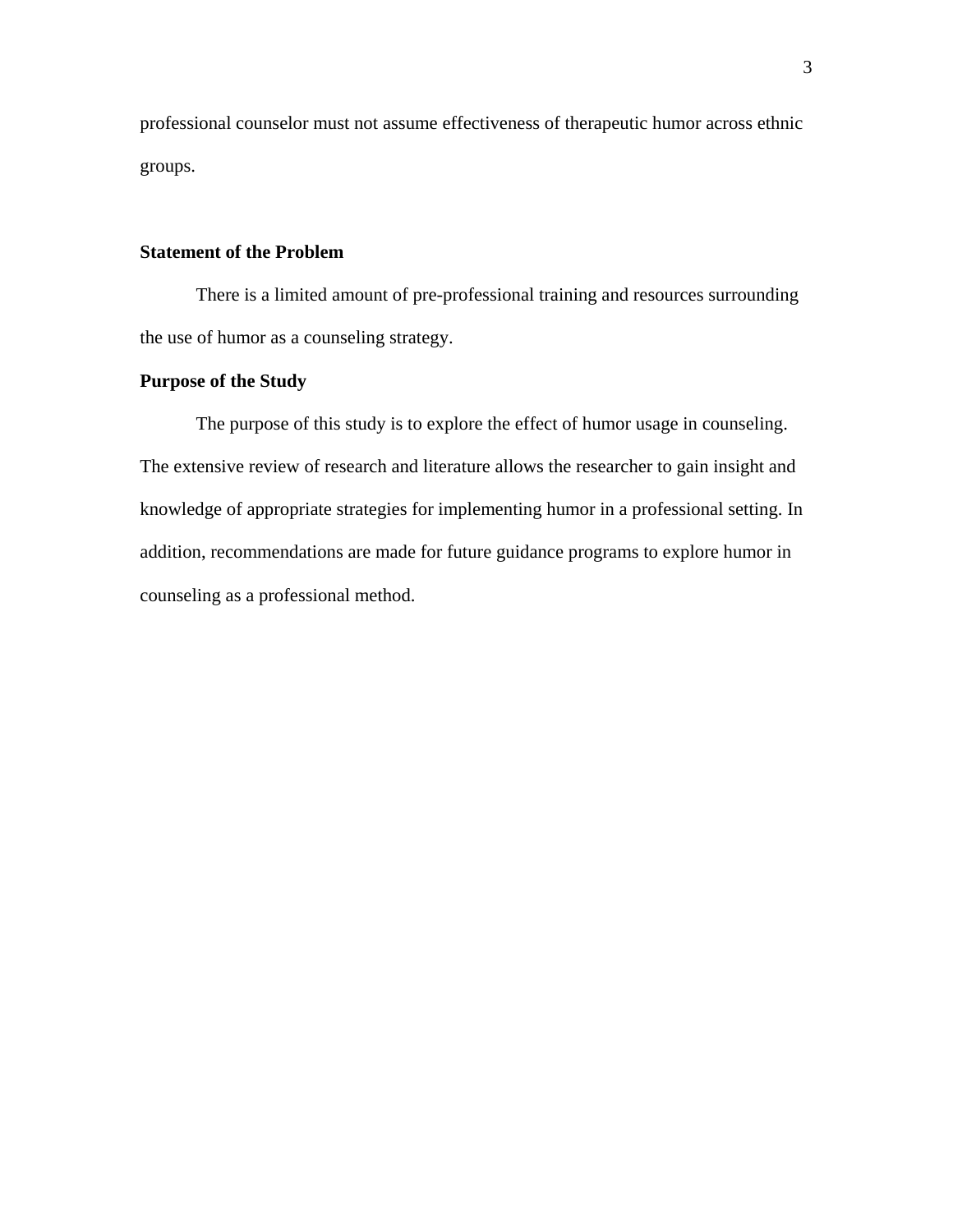#### CHAPTER TWO

#### Literature Review

## **Introduction**

 This chapter will focus on the extensive research in the area of counseling humor. The chapter will include humor theories, client use of humor, cultural counseling, counselor use of humor and the impact of humor on health.

### **Humor Theories**

According to Coleman (1992), humor largely would be categorized into three basic areas. The humor categories included superiority, incongruity, and psychoanalytical theory. The categorization of humor theories could provide insight into the underlying problems a client may be facing. The superiority theory claims that clients would use humor to put down an individual or group. Superiority theory would be one way for a client to draw lines of who was important and accepted within their framework of thought. Superiority humor would be used to separate groups by racial identity, ethnicity or sexual identity. The focus of superiority humor would be to elevate ones-self through put downs and defamation of others. The superiority humor ranges from subtle putdowns to direct and hurtful focused slurs. The use of the superiority humor would identify the client as feeling more valuable and egocentric in comparison to other groups or individuals. The second category of humor theory focused on incongruity. Incongruity theory brings together ideas, events or actions that would be illogical. The humor would be produced when the client pieces together the incongruent events and finds mirth as a release. Incongruity theory would not have a victim focus like superiority theory. Incongruity theory would allow the client to weigh two opposing ideas and to find humor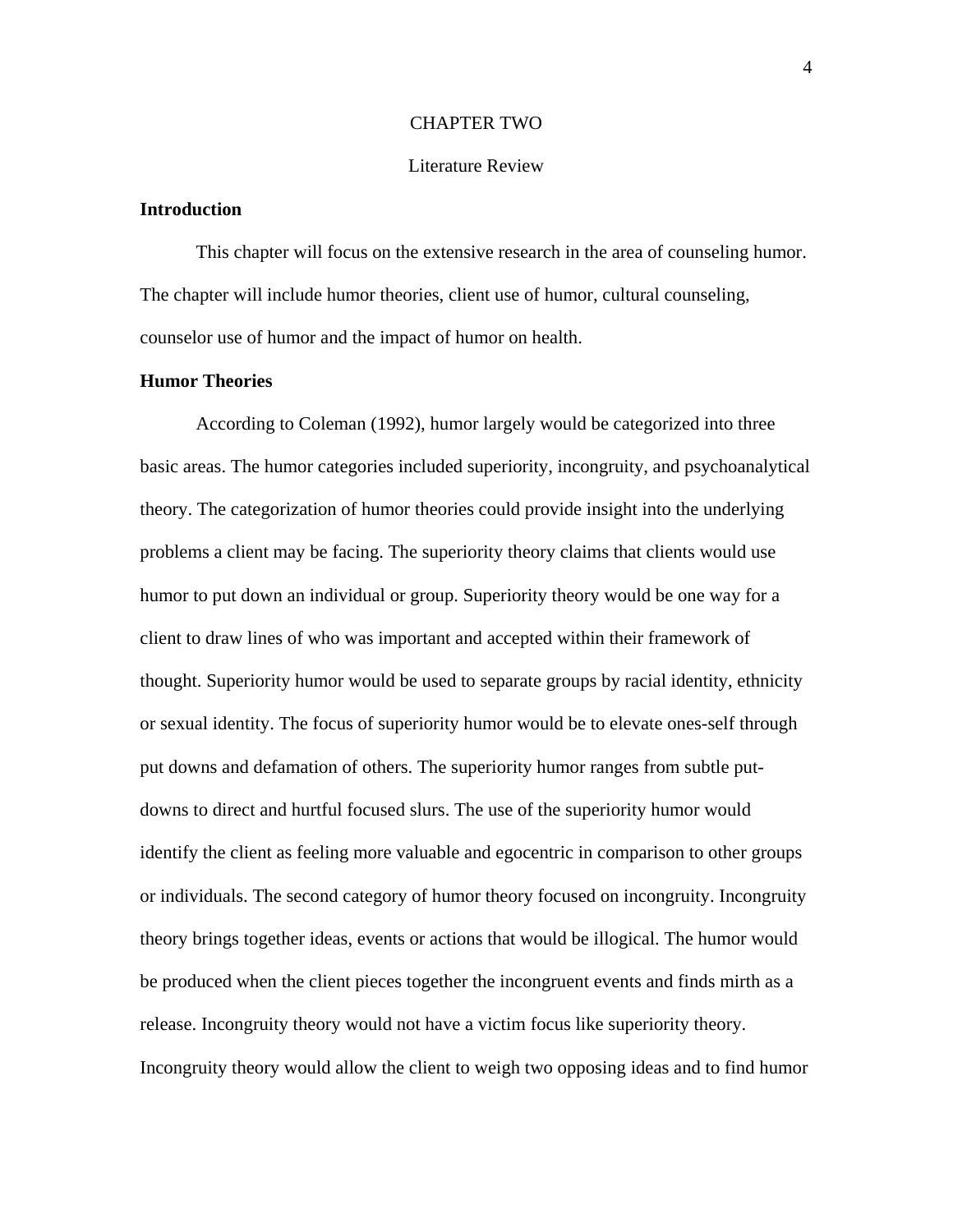in the comparison. Incongruity often created a problem solving challenge for the client which would make them an active participant in the discussion at hand. The involvement of the cognitive activity would create the humor response to incongruity. If the client did not have the social context for comparison of the incongruity being presented, the humor of the moment would be lost. The third theory presented by Coleman would be the psychoanalytic theory. The psychoanalytic theory would be a representation of socially acceptable humor as a way to express socially unacceptable or taboo subjects. Humor would be introduced by a client as a transition to a difficult subject area. The psychoanalytical theory was based on the influence of impulse, appropriate or inappropriate, and the humor response as a moderating agent.

Bordan and Goldin (1999) supported Coleman's findings concerning the incongruity theory. Incongruity represented the perceived relationships, ideas and beliefs from a new perspective. The new perspective would allow a client to re-examine their problem or situation from a new angle. Incongruity use by a counselor would be introduced as an option or alternative perspective for a client. The intent of the incongruity humor would need to be therapeutic in nature, not judgmental. A professional counselor would allow incongruity of relationships and belief patterns to naturally unfold for a client's self discovery. The interpretation of incongruity humor by a client would depend heavily on the delivery style of the counselor. A counselor who would rush to judgment and point out a client's lack of ability to recognize their own social situation, would appear to be crass and unprofessional. Incongruity humor would be most successfully used by a counselor with strong client rapport. The relationship would allow the counselor and client to recognize emotional and professional boundaries of self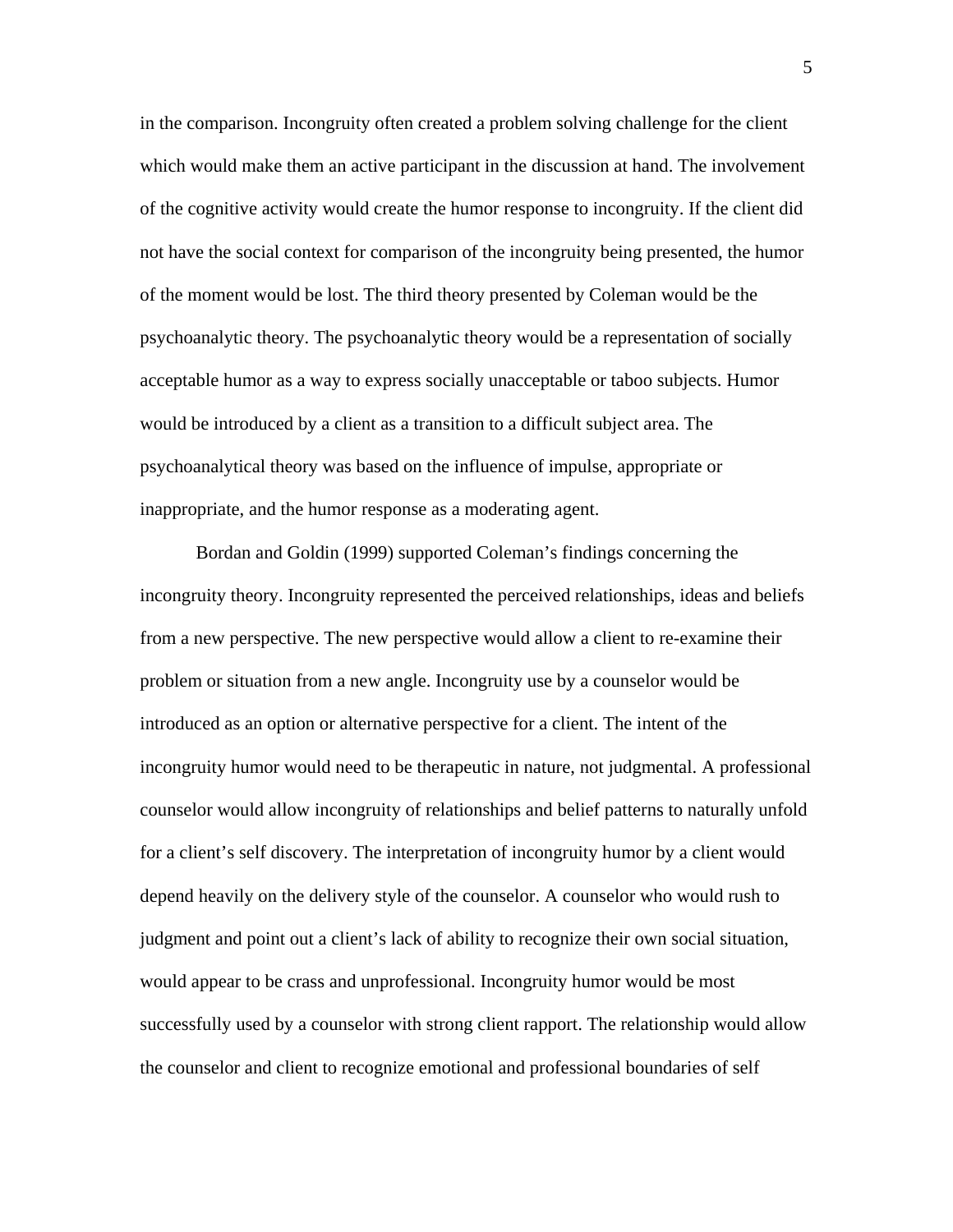evaluation and progress. Incongruity humor would be therapeutic for a client for perspective analysis and if used incorrectly the theory of incongruity humor would appear to be a sharp barb of criticism to the client.

Lynch (2002), contended that three main humor theories dominated the choices made by individual clients. Clients would use humor theory to express concerns over superiority, incongruity and tension relief. Superiority humor would be used by a client to either establish or distance themselves from a superior position in society. Superiority humor as a communication tool would allow a counselor to understand a client's viewpoint of belonging within a group. Put downs and harsh criticism of self would indicate the client does not view themselves as part of an influential social group. Self disparaging comments would indicate the client would be using humor as a way of resisting societal norms. The other end of the superiority spectrum would be when a client would use humor to separate and elevate themselves over other groups in society. Superiority humor would allow a client gloat, criticize and ridicule another group. The unhealthy use of superiority humor could easily be identified in racist and discriminatory comments. Superiority humor would be a form of control over a perceived weaker group within society. The second humor theory expressed by Lynch would be incongruity humor.

The conception of humor as incongruity does not exclude the superiority or relief motivations of humor, but suggests that laughter is based on intellectual activity rather than a drive to feel superior or to relieve tension. Hence incongruity humor is a psychologically motivated humor based not in build-up physical need but rather on a

 $\sim$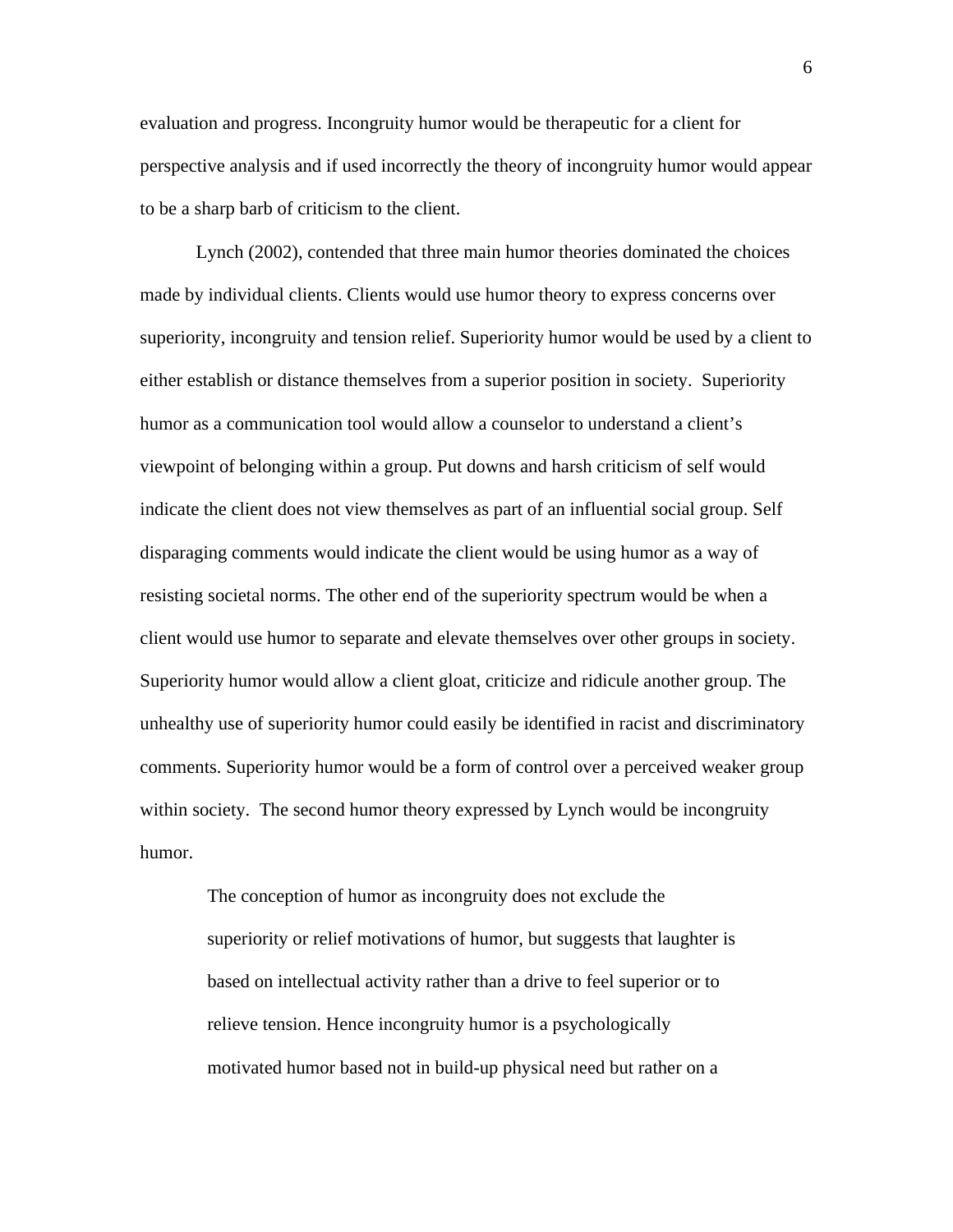psychological desire for consistency within internal fames and external environment. Humor is cognitively based because it is dependent on the individual's perception of an event, individual, or symbol in comparison to what is considered typical. If there is a discrepancy, the humorist registers the incongruity between the perceived event and the expected norm to find humor in the relationship. (p. 428)

Incongruity theory would create a paradox within the client or counselor that would bring about a humorous response. Incongruity theory would be considered an intellectual activity in finding the discrepancies within the environment. Lynch's third theory, tension relief, contended that humor provided a release of both the emotions and the physical body. Tension would build within the body due to stress and trauma. Humor would provide an outlet for tension by allowing emotion to be expressed. With the expression of emotion the body would find relief through biological responses. The theory contended that the increase of oxygen and release of muscle tension would allow a client relief from stress. The tension relief theory would benefit both a client and counselor provided that the humor would be therapeutic in nature. Lynch believed that the three theories did not occur as individual phenomenon. The combination of incongruity, superiority and tension relief would overlap in humor presentation. The theories would provide an opportunity to identify the psychological underpinnings of motivation behind the humor use.

 According to Morreaull (1983), the incongruity theory of humor would provide a client with potential real life experiences. The basis of incongruity

7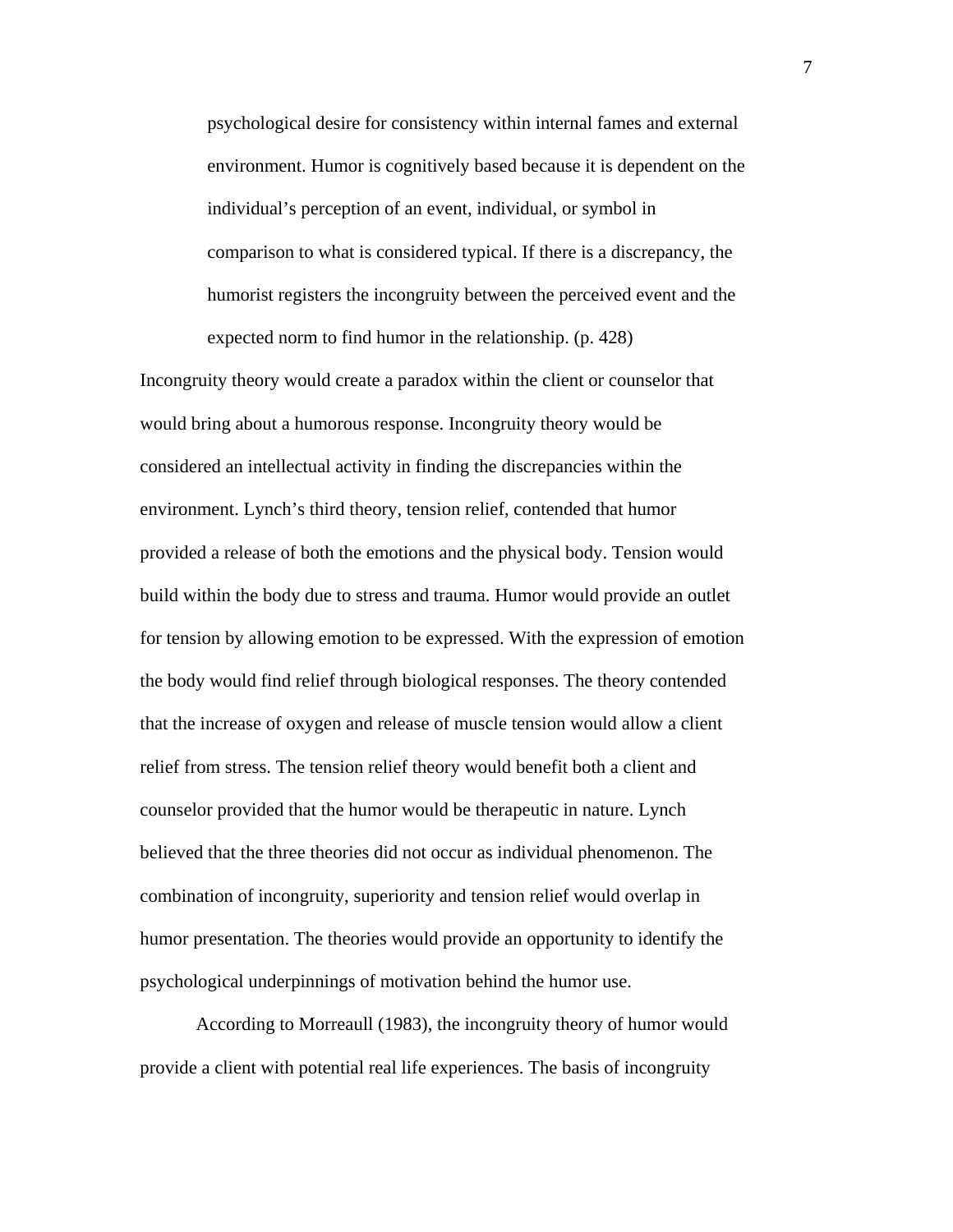humor would lie in the client's perception of expectation. Client expectation of events could border on success or failure. Morreaull believed that the exposure to real life impairments and success would allow a client to use humor as a coping mechanism. Humor would be seen as a regulator between emotional extremes and response to stimuli.

 Haig (1988), contended that humor theories, such as incongruity, would be a direct indicator for counselors to examine. "Understanding why people laugh and what effects humor has on attitude change, behaviour change and learning processes is of great importance to the therapist" (p. 30). Humor theories would provide a blueprint of client analysis for counselors.

 Chafe (1987), theorized that humor would be considered a disabling mechanism. The physical act of laughter would render a client helpless. The communication of laughter could even disable individuals who are surrounded by laughter.

> It is commonly believed that laughter is infectious. … What, then, is disabling about pleasure? The answer should be plain: The key word is 'diversion.' To be in the humor state is in itself so enjoyable that it diverts attention and effort away from any decisive action a person might take. People are content to enjoy the state they are in, and lose track of whatever motivation they might have had to do something. … While in the humor state you can't act effectively, and you like it. (p. 21)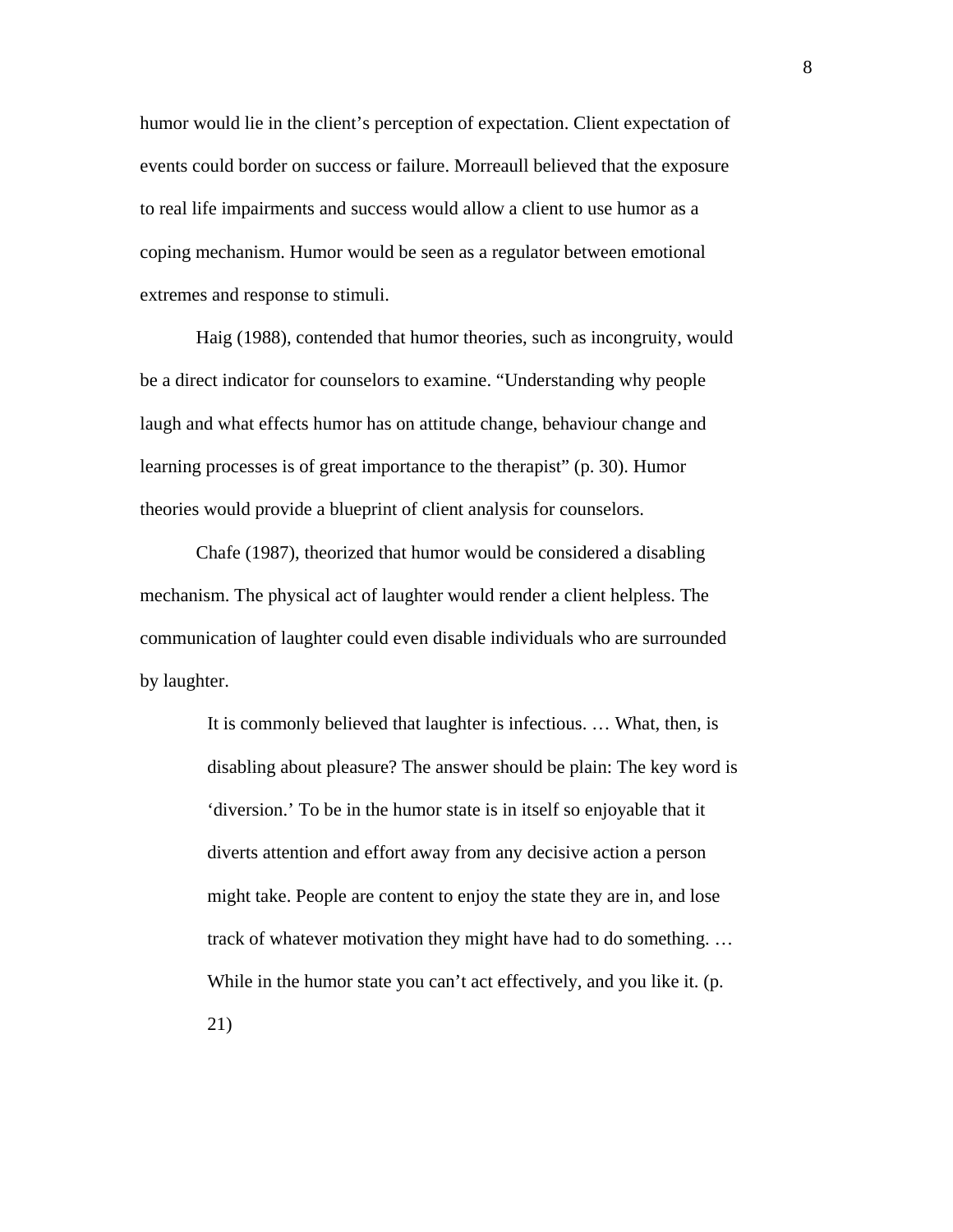Humor would provide a diversion from trauma and stress and at the same time disable the client. The diversion would lessen stress and tension and yet the client physical state of humor would keep the client from making immediate behavioral choices.

#### **Client use of Humor**

According to Gladding (1995), humor is represented as a natural resource of human communication and expression. A client would use humor as a communication tool for numerous aspects of counseling. A client could be apprehensive about entering into the counseling session. Humor would be used by the client as a barometer for measuring their levels of safety and security with the counselor. A nervous client could approach a sensitive subject using humor as a tension breaker. The client would measure the counselor's empathy through their response to humor in the session. When clients and counselors find common ground in humor, clients would open up and feel more relaxed during counseling. This rapport building technique for clients would provide an opportunity to share real issues and remarks in the safety of the session. A client could use humor in a number of ways: Self-defeating, sarcastic, and derogatory comments that may mask critical issues. Clients who used self defeating humor generally lacked the ability to provide self-esteem building comments. It would be easier to laugh at yourself before everyone else laughs at you. This self defeating humor would be a deflection of the real issues and an avoidance tactic. The flaws of fatalistic and exaggerated humor would need to be discussed with a client to present a more positive reality. Once the client noticed the consistencies in humor use as an avoidance tactic, the client would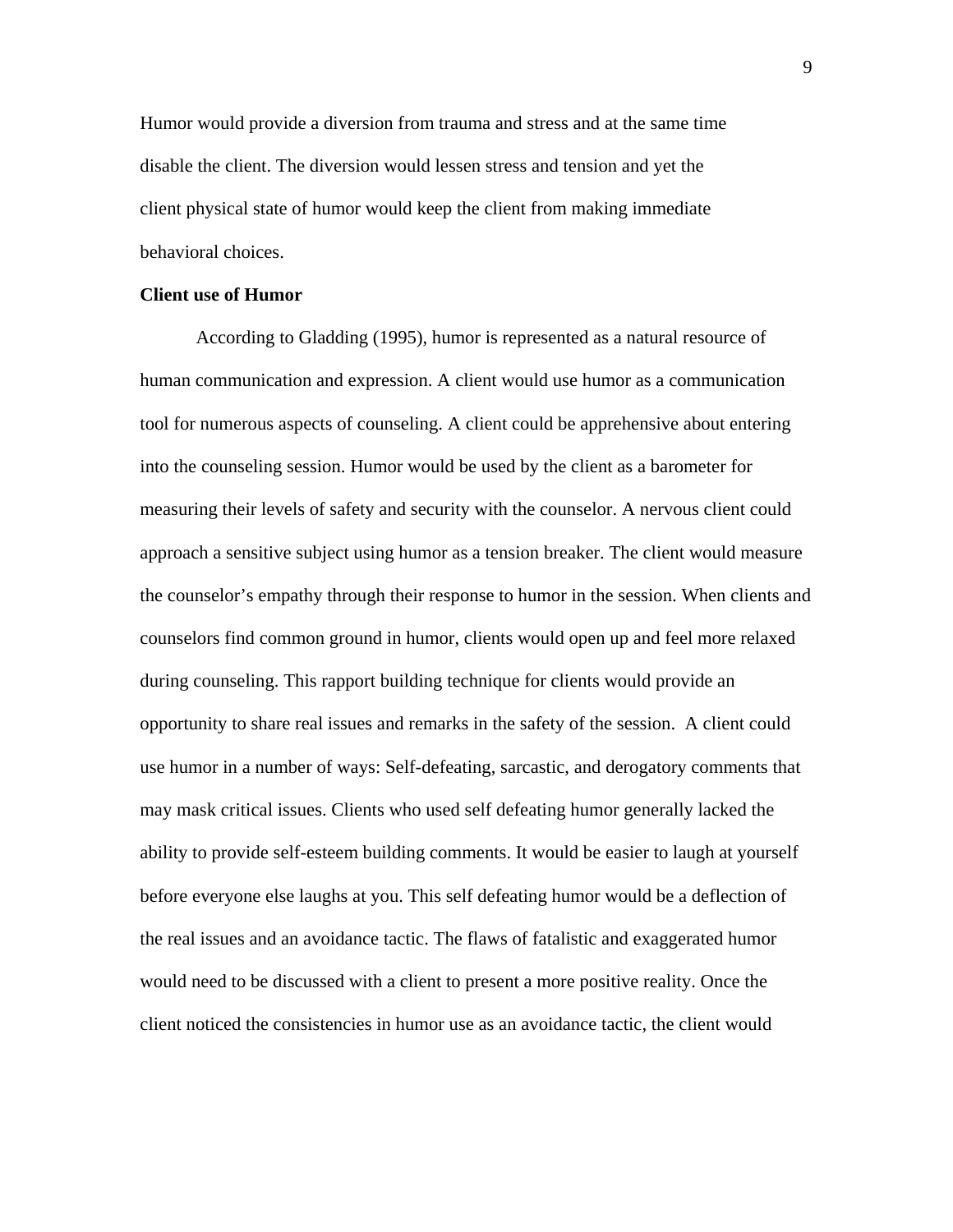begin to focus on the issue at hand. The discussion of realities and new beginnings could develop from the client breaking this personal humor line of defense.

According to Wolfstein (1978), clients would use humor to transform negative emotions and feelings. The emotional response to loss would require a client to focus in on their feelings. Wolfstein believed that clients would want an emotional transition from pain and anxiety to more pleasant emotion. "This retaining of contact with a disappointing reality combined with the urgent demand to continue to feel, but to feel something pleasant, is decisive for joking" (p. 25). Humor would be used to help a client transition from negative to coping emotional strategies. Clients would use humor as a transitional tool to cope and accept their emotional experience.

Allport (1968), contended that clients would use humor as an expression of rebellion and dissatisfaction with life. Humor would bring attention to the individual client's perspective on life issues. "So many tangles in life are ultimately hopeless that we have no appropriate sword other than laughter" (p. 134). The balancing act of emotional control would allow a client to express their feelings while remaining protected through the use of humor. A client would use humor as an opportunity for reaching out to a counselor. The communication and dialogue created by a client's humor would indicate a counseling topic is ready to be addressed. A client could use humor to mask or deflect emotion but Allport believes that humor is a transition to healing.

According to Lynch (2002), humor is used by clients in three major areas of classification. Clients used humor for stress relief, expressing a feeling of superiority and to understand incongruity in their lives. Clients who displayed these coping skills would offer insight into the issues of their lives. If stress relief would be the main goal of a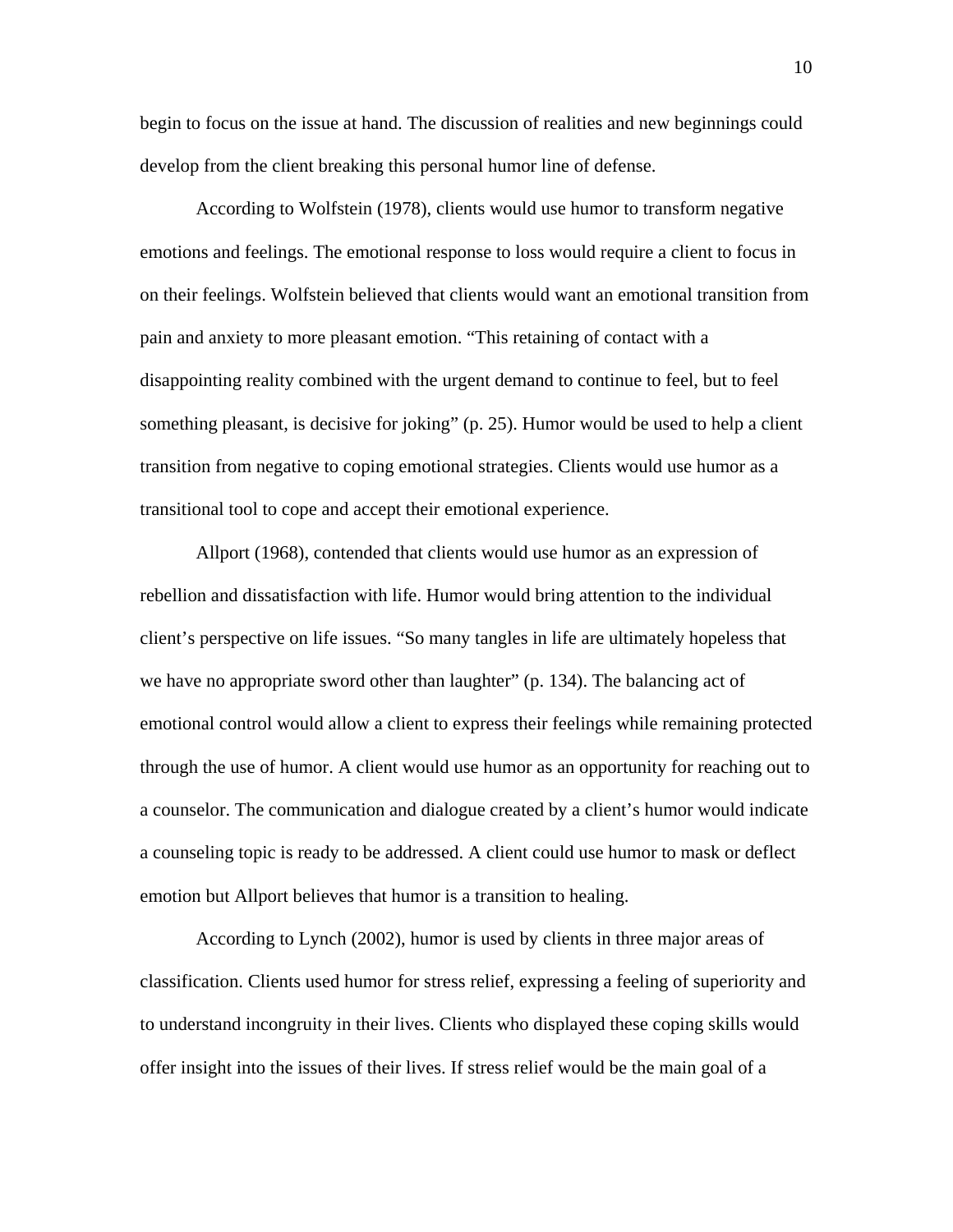client's humor use then it would become apparent in the client's apathetic reactions to the counselor. Lynch considered "… humor as an expression of superiority can be either a mechanism of control or a form of resistance" (p. 426). Clients who lacked influence in social settings would use humor as a way to dissipate the negative feelings of inferiority. The incongruity use of humor would allow a client to recognize the inconsistencies in their environment. The client would take their perception of a crisis and reframes the situation with incongruent information. This new focus would allow clients to discover the flaw in fatalistic or dichotomous thinking.

Grotjahn (1957), suggested that the use of humor by a client would allow for tension release. The emotional turmoil that a client would be experiencing could be seen as both tragic and humorous simultaneously. Grotjahn stated, "The situation need not be a comic one. Laughter and tears may be interchanged and may appear in the same person simultaneously" (p. 198). Grotjahn believed that humor would be an expression that often followed danger, or perceived danger for the client. The dangerous situation created emotional energy that the client released as humor or laughter. The response of crying and laughing was the emotional release to understanding the perceived danger had past. A counselor who could identify the seriousness of the joy and tears response would have an empathetic understanding of the perceived danger and the impact on the client.

According to Haig (1988), humor would be in the eye of the beholder. Some clients would like to be perceived as humorous providing outlandish nonsensical behavior in a group setting. The ability to draw attention and create a diversion would allow a client a sense of control in counseling, especially when emotions and fears would be overwhelming. On the other end of the client spectrum Haig believed "The dry wit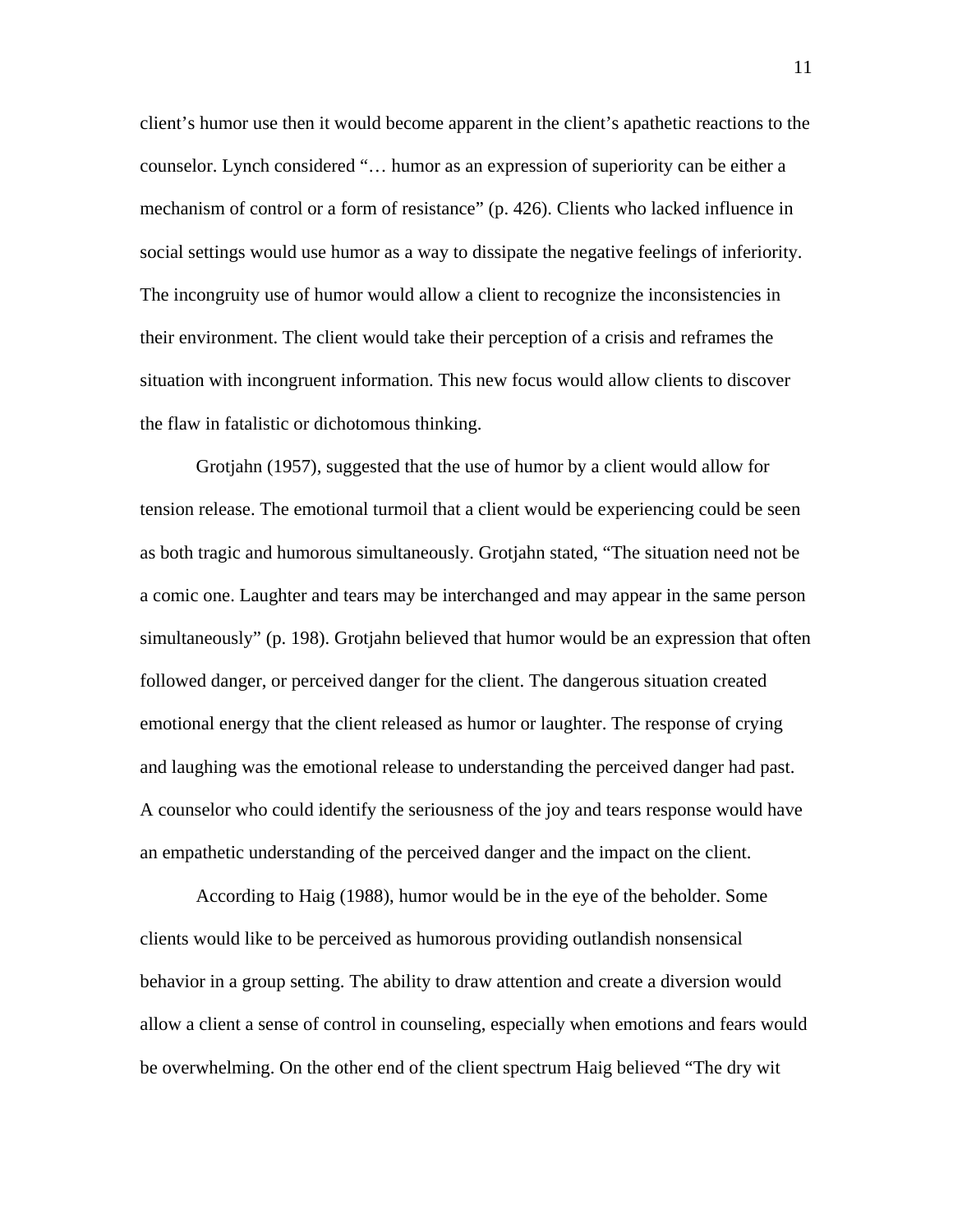may never laugh but creates mirth in those around" (p. 79). This quiet protest and attention seeking from a dry presentation of humor would allow a client to assess, through laughter response, who was actively listening to their concern.

Bordan and Goldin (1999), suggested that a lack of humor in a client represents a plethora of information to a counselor. The client who would be void of humor could be experiencing great trauma or loss in their life. A lack of humor could be an indicator of potential depressive episodes or personality disorders. A client would control a humor response for fear of emotional upheaval. Stress, trauma and depression could render a client humorless and unable to cope with the aspects of daily life. A professional counselor would note and act on the lack of humor response with a client as a potential area of concern. The inability to find happiness, joy and humor in life would be a red flag indicator of a client's therapeutic need level. "It should also be noted that a client might not find what the counselor thinks is funny to be so" (¶ 7). Interpretation of humor and a lack of humor response could suggest that that the client and counselor are not communicating well. Humor would not be the only assessment tool used to assist a client. The individual response to humor and interpretation of what is humorous would vary for every client. Not all clients or counselors would consider humor to be an appropriate response to trauma or stress. It would be unprofessional of a counselor to consider a lack of humor response to point directly at major counseling issues for a client without considering the communication and appreciation link.

Piddington (1933), suggested that the function of humor was primarily as a communication tool. A client would react to unpleasant stimuli with humor, communicating the social adjustment from concern to content. Clients would use humor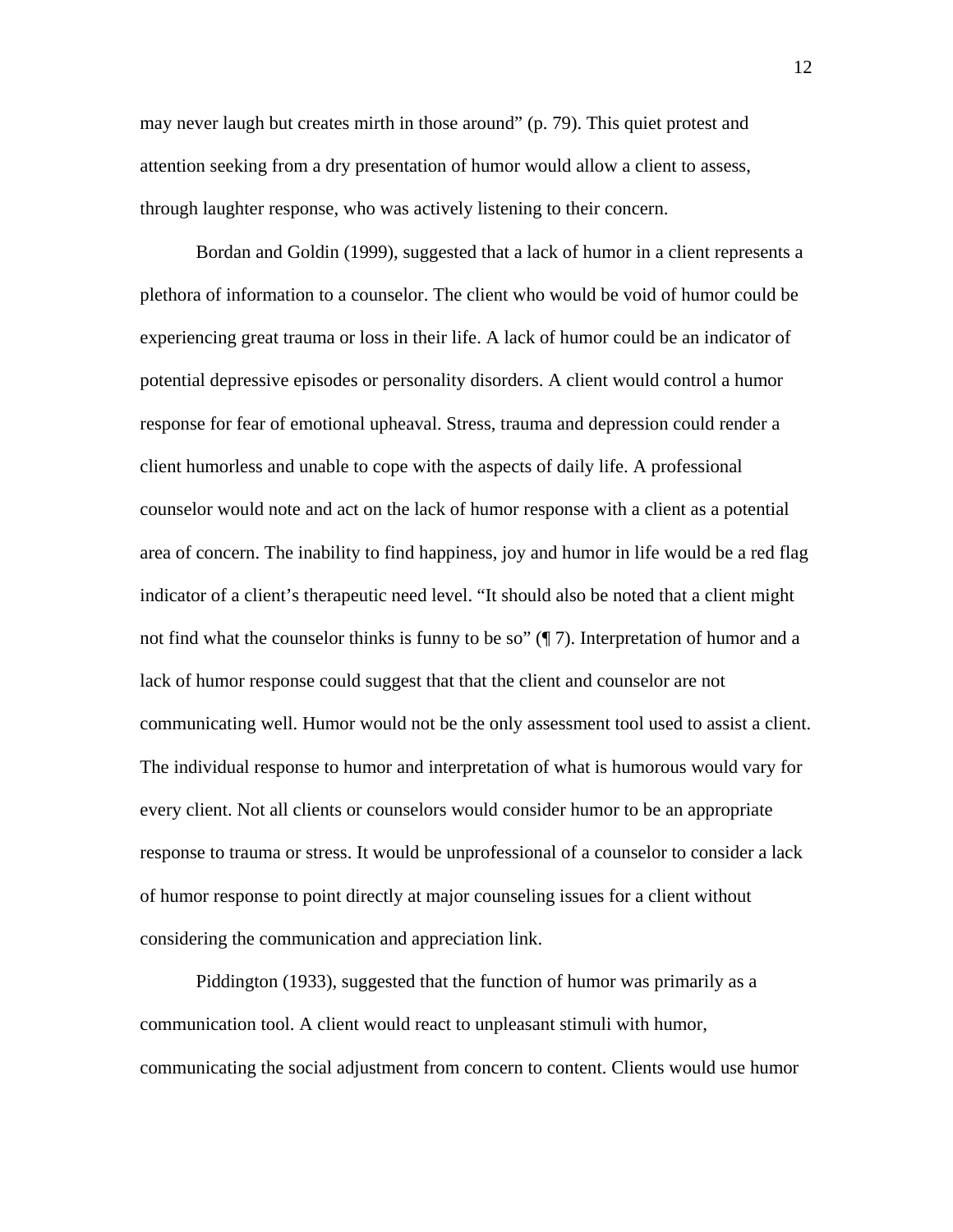to communicate the inconsistency of environment and their personal reaction to stress. A counselor would recognize the adjustment of humor to indicate either a positive or negative reaction from the client. The client response would indicate defensive humor, coping humor, or even superiority humor. The response would allow a counselor follow up directional questions to explore the humor response and its relevancy to the session.

According to Lefcourt, Sordoni and Sordoni (1974), clients who used humor in counseling would fall in two categories. Clients would be categorized as either exhibiting internal or external locus of control. Clients who displayed internal locus of control used humor quite differently than external clients. Internal clients responded to stress by using distancing humor as a coping mechanism. The distancing response of internal's humor use could be correlated to their central belief that they are in control of all situations. Externals used humor quite differently. External locus of control would allow a client to view themselves as a reactionary figure in a situation rather than the controller. External humor would be identified as being more social and friendly compared to internal's distancing superiority humor. Externals would take set backs and failures as emotional backpedaling that would lead to anxiety. The external locus of control would allow clients to be influenced by their environment and they may not be able to use humor defensively, which could lead to depression. The ability of the internals to distance themselves from stressful stimuli through humor created a deflection of the personal attack. Externals would use humor as a networking tool to repair damaged relationships rather than distancing themselves.

 According to Paton (1988), humor would serve a purpose of exploration, boundary function and as a coping device. Humor would allow a client to explore new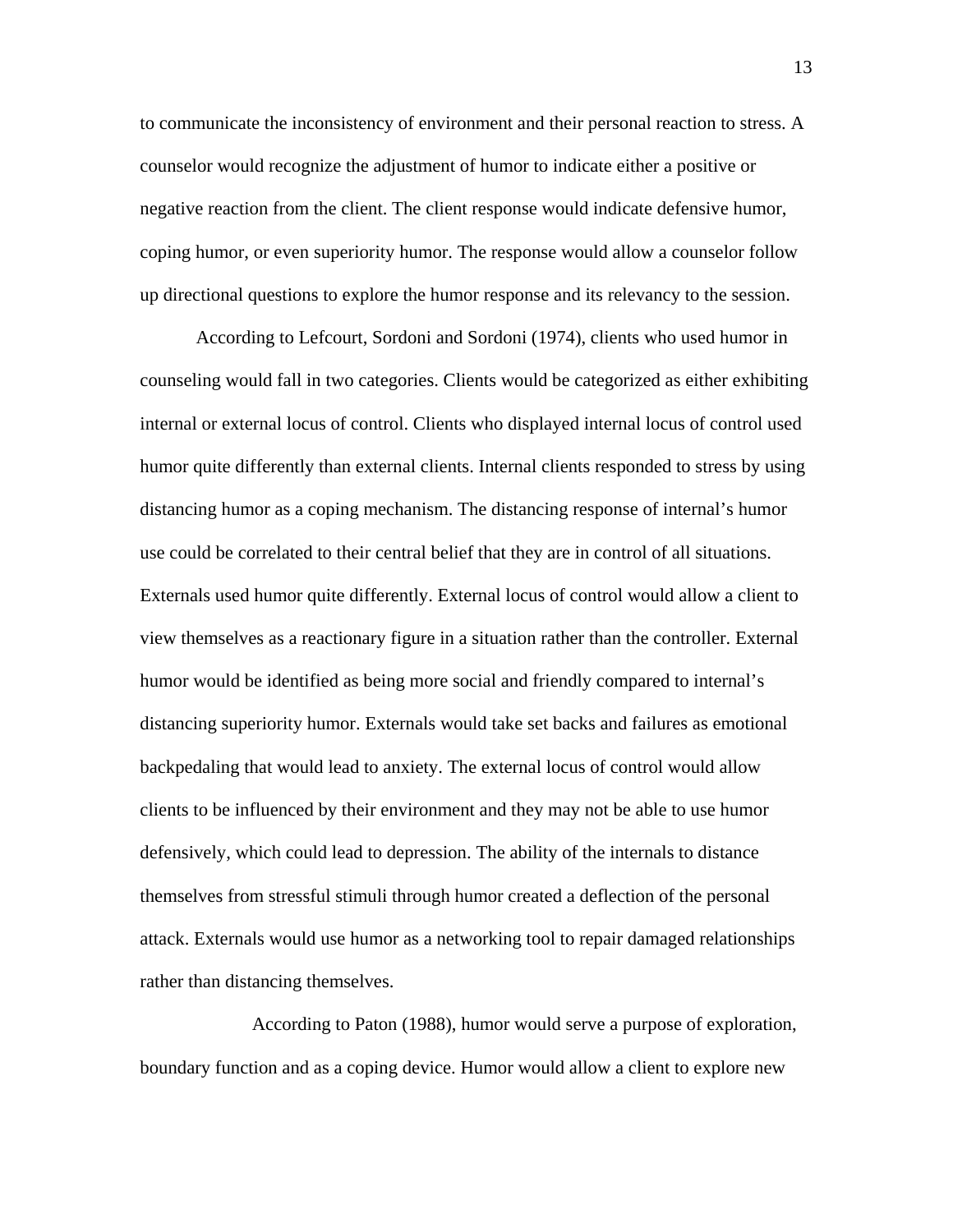social situations. A client who would be new to a setting could use humor to gain access into a new social group. Humor would provide a communication tool to measure a group's response level to the client. If the humor communication would fall short of group acceptance, the client would use humor to negate previous comments. " 'I was only joking' is a typical response when a gesture has run into difficulties on a serious level" (p. 125). Humor would provide a client with both an entrance and exit in social settings. Humor would also provide boundary functions for clients. Boundaries would be formed by a client's use of humor to identify or separate themselves in a social setting. Identification with a group would allow a client generalized social traits. Undesired social traits would be represented through separatist humor. Often separatist humor would be seen as discriminatory in nature. A client would select a group to identify with according to the social needs in which they were trying to meet. Paton also believed that humor would provide a coping mechanism for clients. "Humour can function as a coping device to release tension, allay fear, forestall threat, defuse aggression or distance the unpleasant" (p. 142). Humor would be used to recognize failure and yet allow the individual to maintain social status. Humor would allow the client to move forward and make progress in their lives without dwelling on the temporary failure. The coping mechanism of humor would allow a client to redirect their energy with new commitments for the future.

White (2001), studied the use of humor perception in the classroom of university students. The study was completed by 206 students and 128 university instructors.

The professors and students had similar opinions on the use of humor to relieve stress, to gain attention, and to create a healthy learning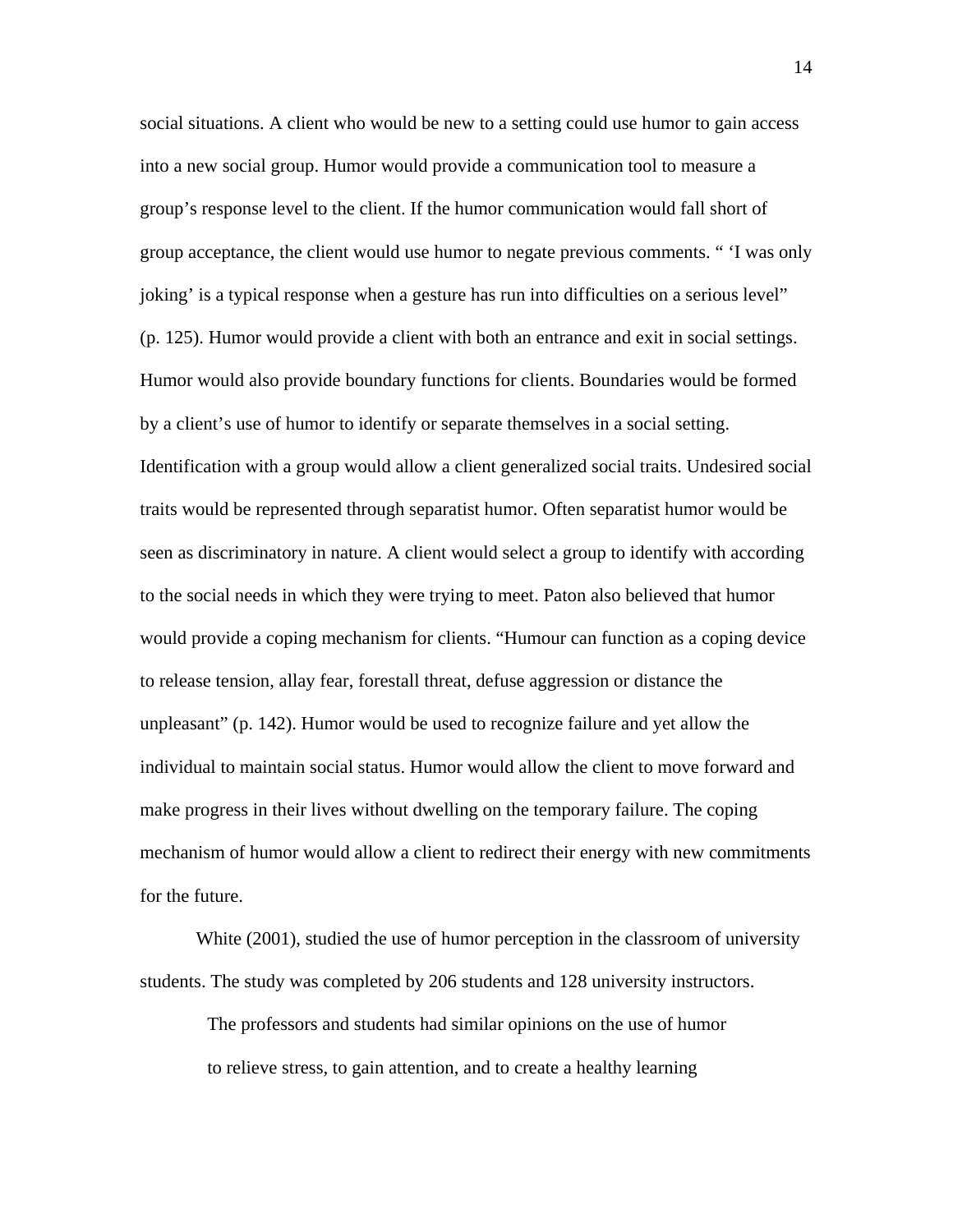environment; over 80 percent of both groups agreed that these uses of humor were appropriate. In addition, both groups did not believe humor should be used to embarrass students, to intimidate students or to retaliate against students; all three items received a minimum of 70 percent disapproval by both groups. (p. 337)

Students responded that humor use was appreciated as long as the student was not a target of malicious ridicule. The White survey provided insight to student, and potential client, perspective on humor.

#### **Cultural Counseling Humor**

According to Dupey, Garrett, Maples, Phan, Torres-Rivera, and Vereen (2001), the implementation of humor in counseling would provide great insight to a client's culture and expectations. The generalization that all clients would respond the same to humor in counseling is grossly negligent. Client perspective on counseling humor would vary with ethnic identity and minority groups. Asian Americans, Native Americans, African Americans and Latinos all have unique counseling perspectives and expectations for counselors.

Native American clients perceived humor as a tool for storytelling and welcoming people into the family group. Humor would be used to reaffirm the position of family and clan belonging to identify family groupings. Traditionally, communication was used to preserve an oral history for Native Americans to pass down for generations. It would be extremely important for a counselor to recognize the unique and important quality of story telling to Native American clients. The flow of communication and humor would rely on the rapport of the client and counselor. A counselor would need to respect the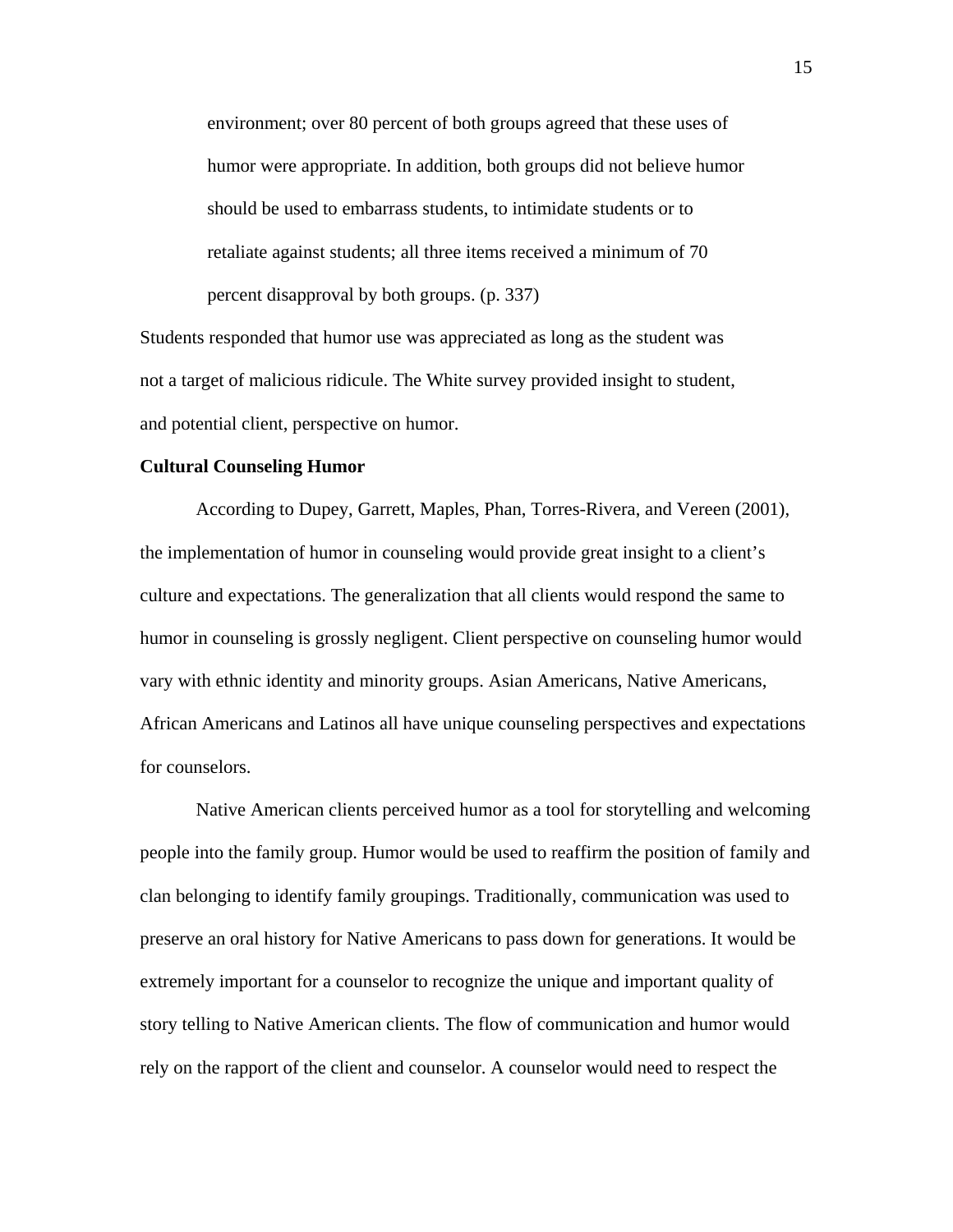foundations of story telling and humor in order to participate or interpret the client's behavior correctly. Native American communication and humor would involve story telling, exaggeration and archetypes to teach life lessons. Most Native American clients would be familiar with the oral traditions of story telling life lessons and the relationship to nature. The characters in story telling often are reflected as "know it alls" and represented by the coyote, raven or rabbit. The animal in the story often would learn a life lesson of humility because of their manipulative or deceitful choices. Native American clients can relate to the oral history and story telling not only as tradition but as a collective learning experience. A counselor who could identify the traditions and importance of humor in story telling would be able to carry over to counseling a tremendous link of insight into the client's communication style.

Asian Americans have been stereotyped as emotionally restrained during counseling. Asian clients have cultural responsibilities to present respect to the counselor. The Asian culture would influence a client to honor the counselor with respect for silence. Humor is often viewed as inappropriate or rude by the Asian cultures in counseling settings. The cultural influence of respect for authority would keep some Asian clients from fully expressing their emotions or using humor in counseling. The lack of emotional response through humor would not indicate a lack of humor appreciation by clients from Asian cultures. Similar to Native Americans, Asian cultures used humor as an introduction to trust in a relationship. A counselor would need to build rapport and understanding with an Asian client before introducing humor. It would be best served for counseling purposes to let the client introduce humor use in the sessions. Asian humor would be focused on a very familial group and a counselor would need to be brought in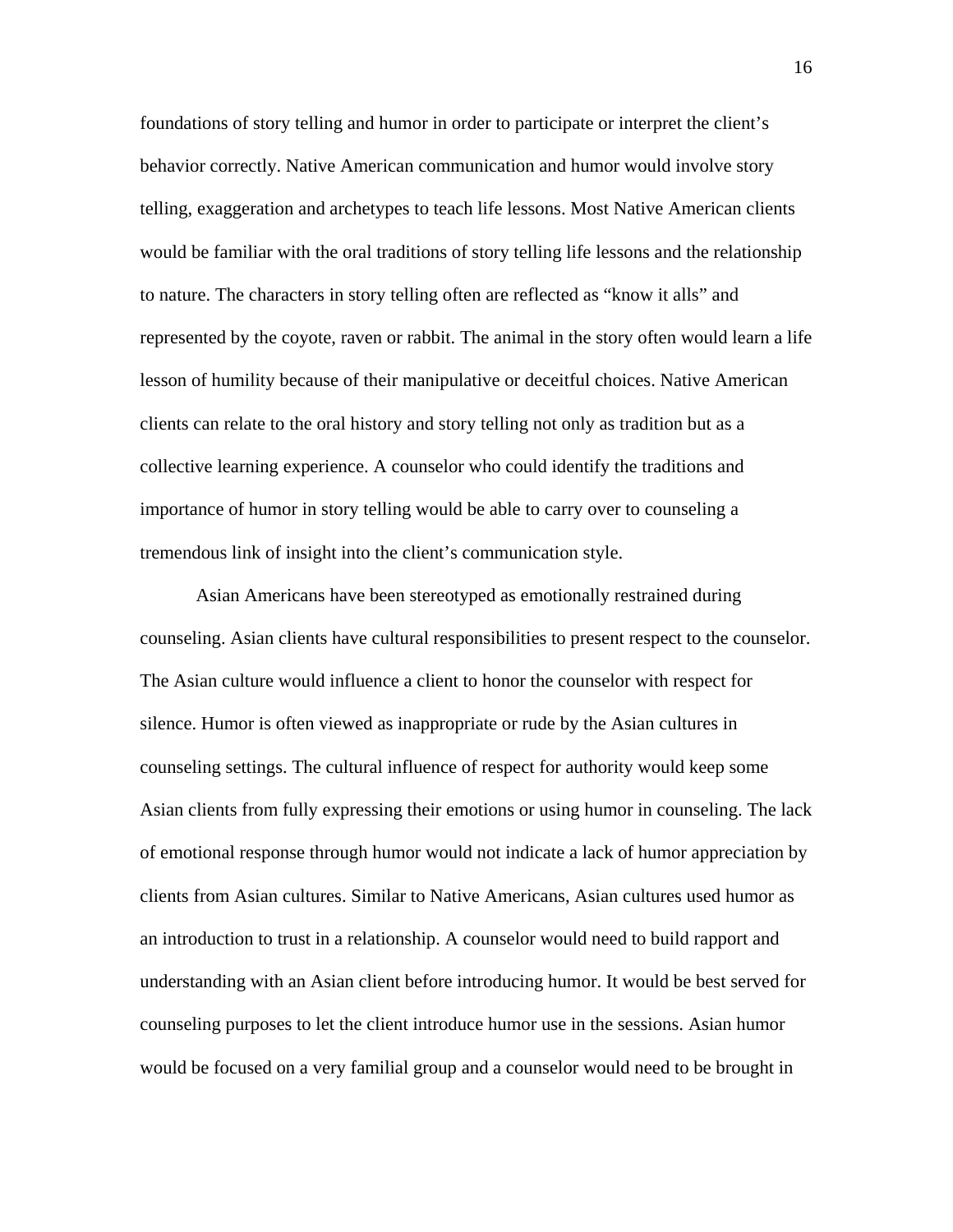or invited to the group for humor exchanges. Asian cultures believed that close family and friends are able to laugh and joke with one another. It however, would be disrespectful and unjust to use humor or laughter with a person that is not family. The cultural boundaries of fair play and teasing are limited to family and friends.

> Counselors should avoid any direct teasing with Asian Americans because this action goes beyond the boundary of respect. In addition, because many Asian Americans place a great value on the counselor's expertness, the counselor should be wary of sharing too many stories that make fun of himself or herself. Self-disclosing an excess of the counselor's imperfections may lower the level of respect the client has for the counselor's credibility and knowledge. (p. 59)

A competent and culturally astute counselor would allow Asian clients to pick the pace of humor introduction. Rapport building and professionalism would lead to comfort levels in communication reaching humor as a mile stone in the counseling process. It would also be important to remember the gross generalizations and stereotypes of the "humor-less Asian culture" would be unprofessional and inept. Patience and professionalism would bring about proper introduction of humor into Asian counseling.

 Latinos also considered humor as a tool to display cultural and familial acceptance. Patterns of humor use by Latino clients would create rapport and involve the counselor into a family based experience of trust. Three concepts of familiarismo, respecto and machismo must be attained by a counselor before introducing humor with Latino clients. Familiarismo is the concept of rapport building and being brought into a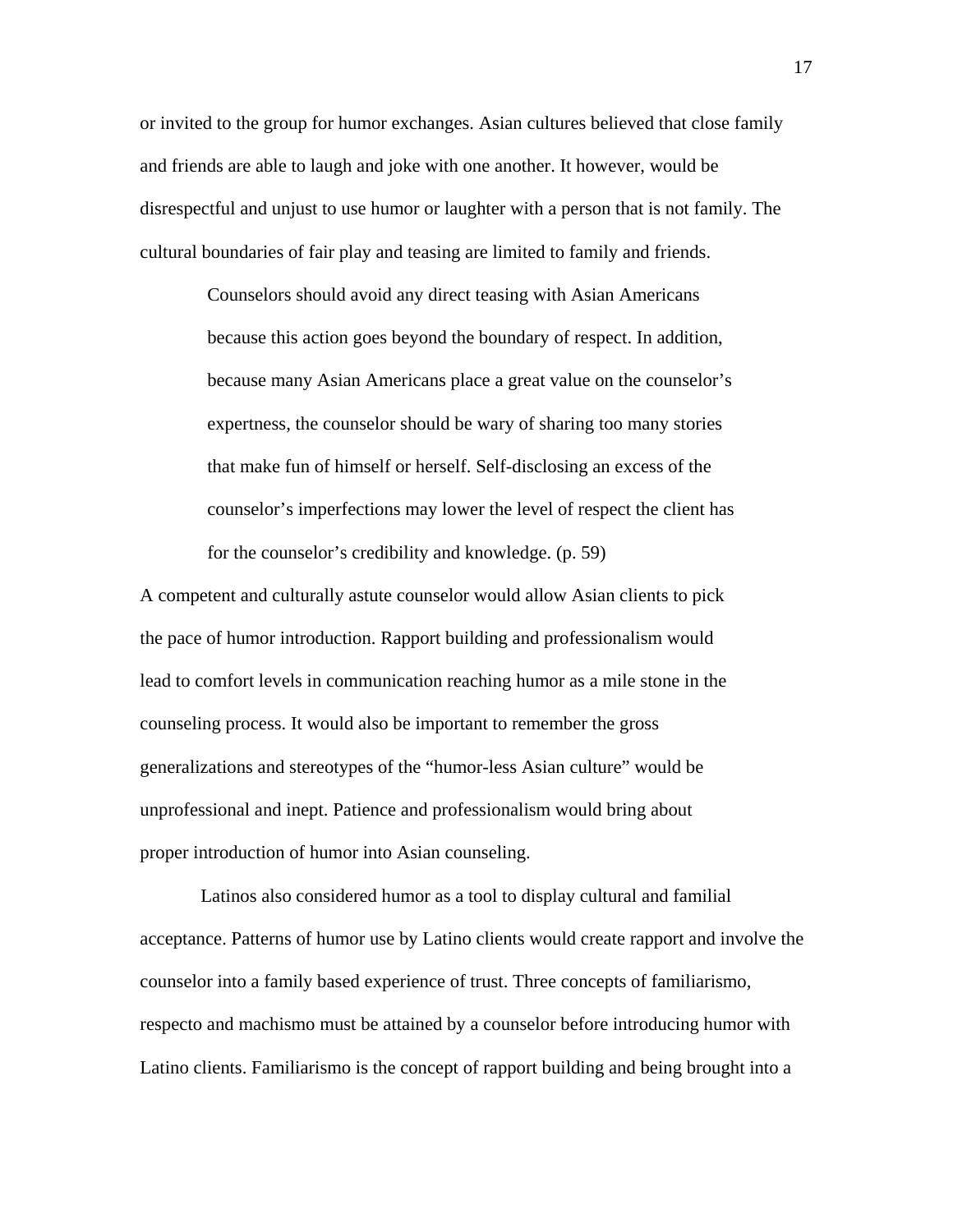family circle as a trusted individual. Respecto would be earned by a counselor through personal interest and time spent attending cultural and community celebrations. "Respecto is gained by demonstrating knowledge and wisdom. Counselors working with Latino clients need to be knowledgeable about cultural matters without being seen as pendantes, that is ostentatiously displaying book knowledge rather than knowledge gained from experience" (p. 60). Real life experience and professionalism would be necessary requirements for Latino clients. Machismo is the third concept counselors would need to be aware of to help their Latino clients. The concept of machismo had been wrongly defined as male dominance. A counselor would be incorrect to assume that machismo is a negative quality that degrades women. Machismo is correctly defined as a representation of an honorable and courageous personality trait within the Latino culture.

African Americans represent the blending of numerous cultures and the humor used among every group is different. Humor is often used to defuse the anxiety, prejudice and stereotyping. An African American client would use humorous putdowns and selfdefeating mockery as a form of basic expression between friends. This same type of humor use in a counseling setting would be viewed as inappropriate and unprofessional if being applied by someone outside of the family structure. Humor used among culturally diverse populations requires counselors and clients to find common ground in appropriate counseling communication.

Ziv (1984), believed that humor would be used by minority culture groups to assimilate to the main stream cultural environment. The use of self-defeating humor by minorities would indicate to the majority that cultural differences are not only recognized but exaggerated. Humor originating from ones own culture, would be far more acceptable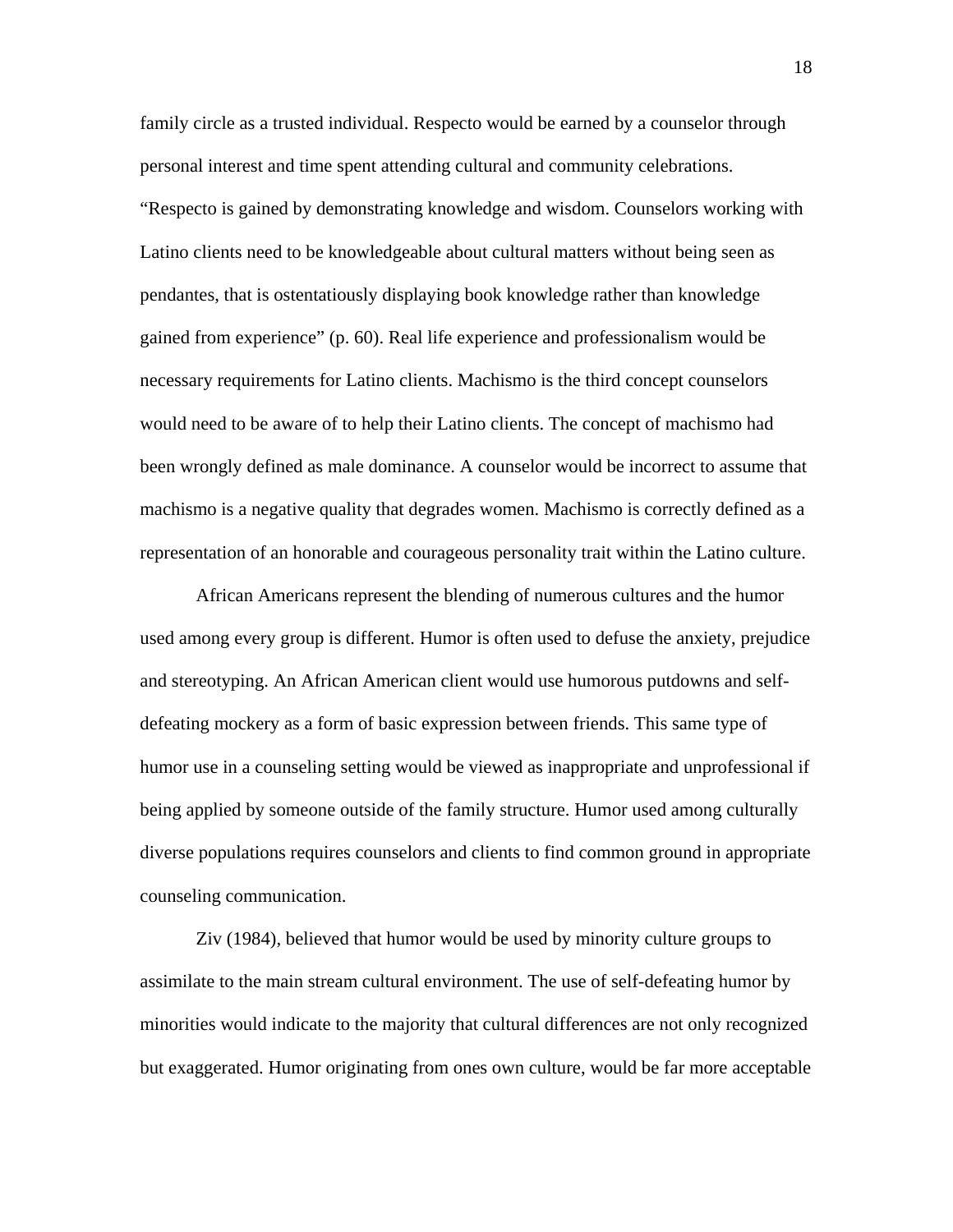than cultural humor from a majority group perspective. Ziv contended that the main function of humor would be to provide a social structure for minority cultures. Cultural humor would then be a sociological phenomenon that would represent solidarity within the group.

Apte (1987), stated ethnic humor is "a type of humor in which fun is made of the perceived behavior, customs, personality, or any other traits of a group or its members by virtue of their specific socio-cultural identity" (p. 27). The use of ethnic humor would have a base in superiority theory and therefore rendering the ethnic group in a powerless and downtrodden position. Superiority based cultural humor would be scrutinized by professional counseling standards as unethical and defamatory in nature. The appropriate use of counseling strategies would require cultural and ethnic research so that the client would not perceive humor use as derogatory.

In addition to Apte's findings, Lynch (2002), identified two types of humor used to determine perceptions of societal belonging. Lynch called the two types of humor identification and differentiation. Identification humor would be based in the commonalities within a cultural group. The identifying use of humor "… creates an internal perception that increases an in-group cohesiveness and validates commonly held perceptions" (p. 434). Identification humor would allow individuals to group commonalities and at the same time segregated individuals with out the shared value system. The separation of social groups would lead to differentiation humor use. Differentiation humor separates individuals through differences in race, religious beliefs, sex or even occupation. Differentiation humor could be interpreted as a power play in communication. Cultural counseling would be an area for caution and professional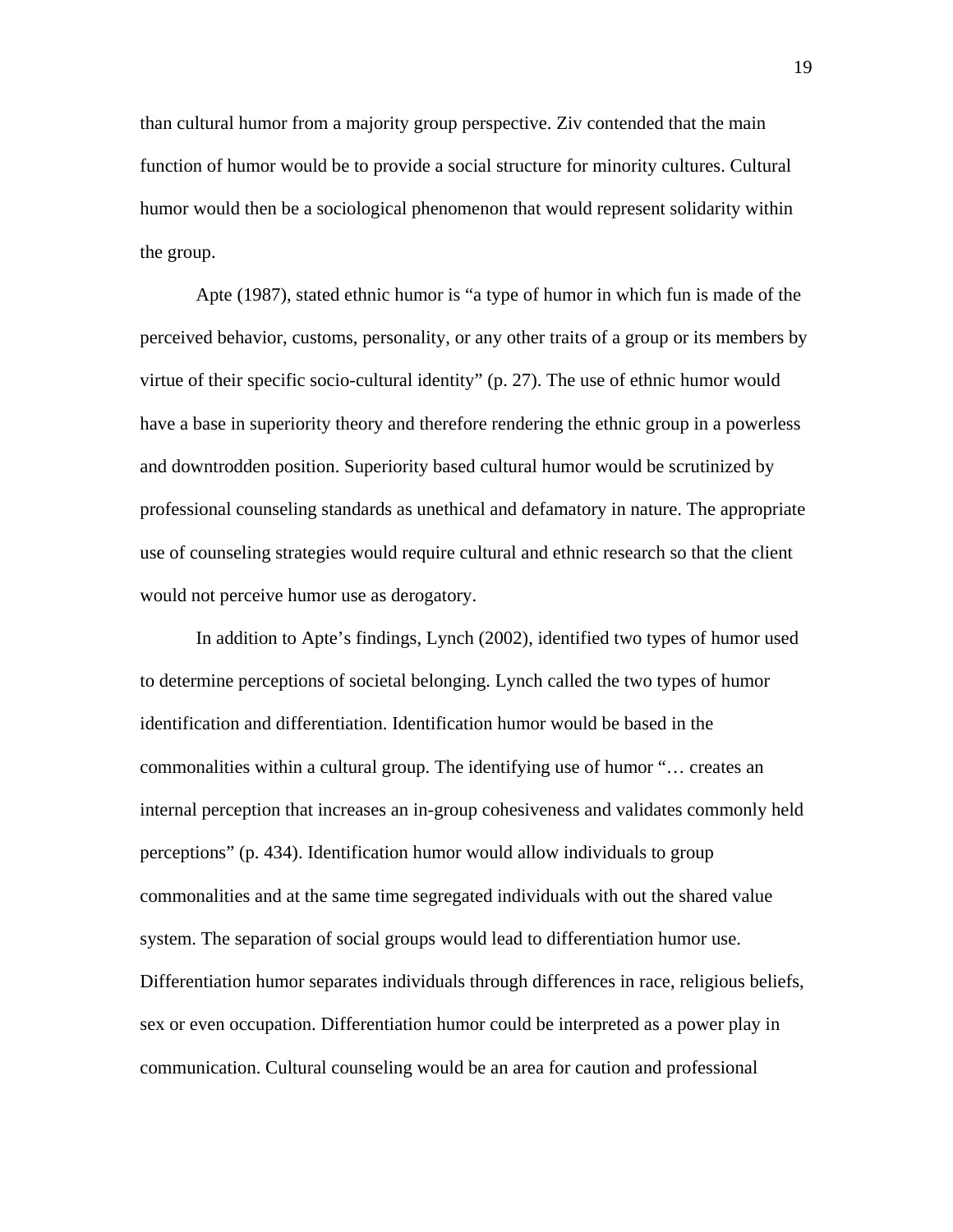judgment when working with identification and differentiation humor. In group and out group identification would be interpreted as a form of discrimination to a client. Cultural grouping, whether through identification or differentiation, would need to be met with professional discussion and communication.

Native American communication styles and humor were studied by Garrett (1994), to offer insight into ethnic counseling. Non-verbal communication, such as moderated speech and minimal eye contact, indicated a sign of respect from the client not avoidance. Native American clients required counselors to be patient in the communication process. Counselors were given the recommendation to allow the client to introduce humor into the counseling setting. The Native American client would use exaggeration and teasing to develop a relationship with the counselor. Traditionally humor had been used by Native Americans to indicate belonging and purpose within a group. In the counseling relationship, Native American clients would try to build confidence and respect with counselors through humor. Garrett also made suggestions for counselors which included: Modeling self disclosure, using imagery when possible, asking the client for permission to get information, allow ample response time and always to be patient.

Herring and Meggert (1994), believed that Native Americans used humor as a communication tool. Humor served as a tension release and focus of incongruity in the world. Native Americans used humorous story telling, imagery, and clown puppets to educate and entertain. Story telling and imagery would be familiar concepts to Native American clients. A counselor could use moral tales and stories to express understanding of the client's concern. Story telling would allow the client to communicate with the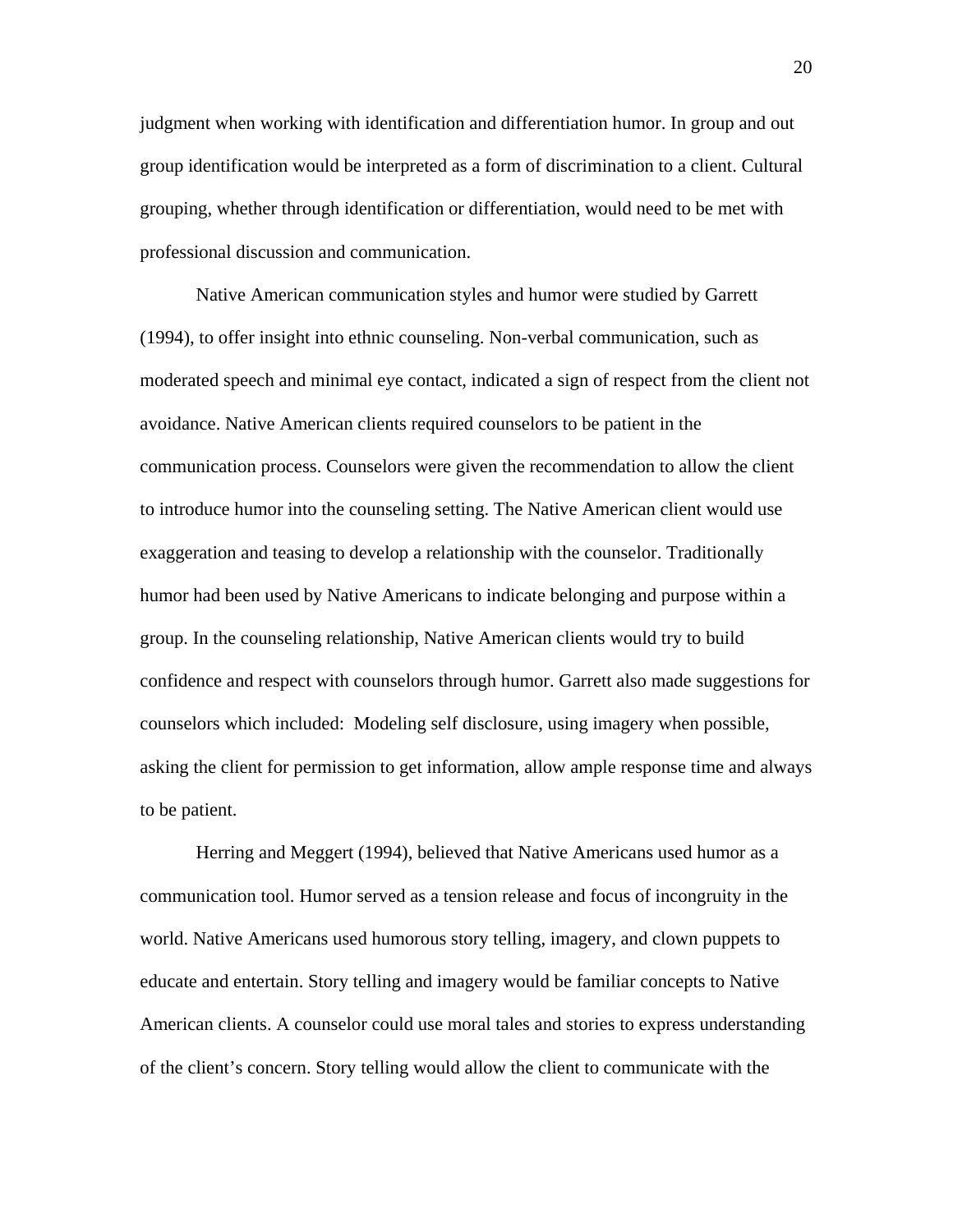counselor by using cultural character representations, such as a villain or hero. Native Americans also used clown puppets and kachinas, face masks, to express cultural traditions. A Native American client would be able to communicate to the counselor from behind the safety of a façade. The puppets and masks would represent the client's issues without directly personalizing the sensitivity to the situation. Native American traditions for communication would involve humor as a significant piece of cultural bonding for a group.

Another cultural bond of humor tradition was explained by Jones (as cited in Chapman & Foot, 1976), in his study of the culture of Trinidad. The main humor influence could be seen in the calypso, or culture, of Trinidad. Through the slave traditions, music and performance arts of Trinidad the use of humor would be apparent not only as a focus but a major influence. According to Jones …

Humor in Trinidad is a way of life. It is the currency of social exchange and the vehicle of psychological and cultural organization. There is no idea, event emotion or person who can rise above the common denominator – humour. In some ways it makes Trinidad one of the most egalitarian of societies. Not power, education, prestige or good looks can elevate you above the equalizer – humour. It can brutalize you if you are weak, and humble you if you are strong. It can ease the tension of a confrontation, or heighten the enjoyment o a happy time. It educates the masses and keeps the few in power educated to the prevailing mood of the people. (p.259)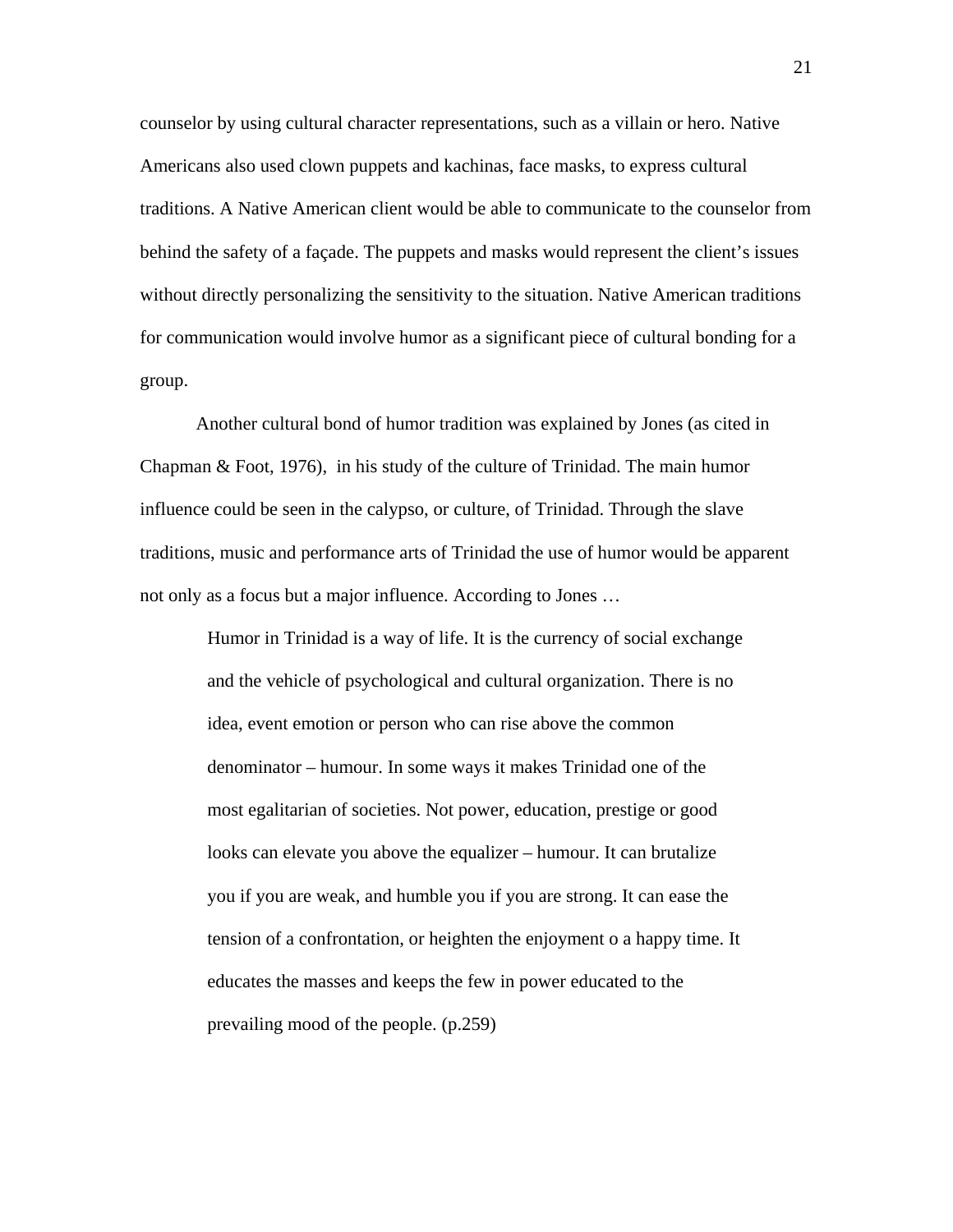The importance of humor as a cultural guidepost would allow a counselor to identify the need to use humor as a communication tool with a client. A counselor would recognize that each individual would embrace and reflect humor differently from one another, thereby it would be unprofessional to assume humor would be the only focus of communication. The emphasis of humor importance in Trinidad would allow a counselor a starting point in which to build client rapport.

#### **Counselor use of Humor**

 According to Gladding (1995), the professional counselor would determine the appropriate nature and intention of humor use in counseling. The use of humor is a developed skill requiring judgment, timing and sensitivity. The impact of positive humor use would create great insight into a client's world.

Humorous intentions could also be misinterpreted and overused. This misuse of humor creates a negative counseling environment effecting counseling progress. Inappropriate humor use by a counselor would build a defensive wall for the client. The humor introduction may be interpreted as a personal slight or a dismissal of a client's validity to an issue.

Not all clients would find value in the incorporation of humor in counseling. Some clients would be offended by the use of humor and view it as unprofessional. A counselor must accurately assess the counseling relationship to find the value and limitations of humor for each client. Only professional and empathetic humor would provide positive counseling sessions for both clients and counselors. Counselors should be aware of professionalism and delivery implications with humor in their sessions.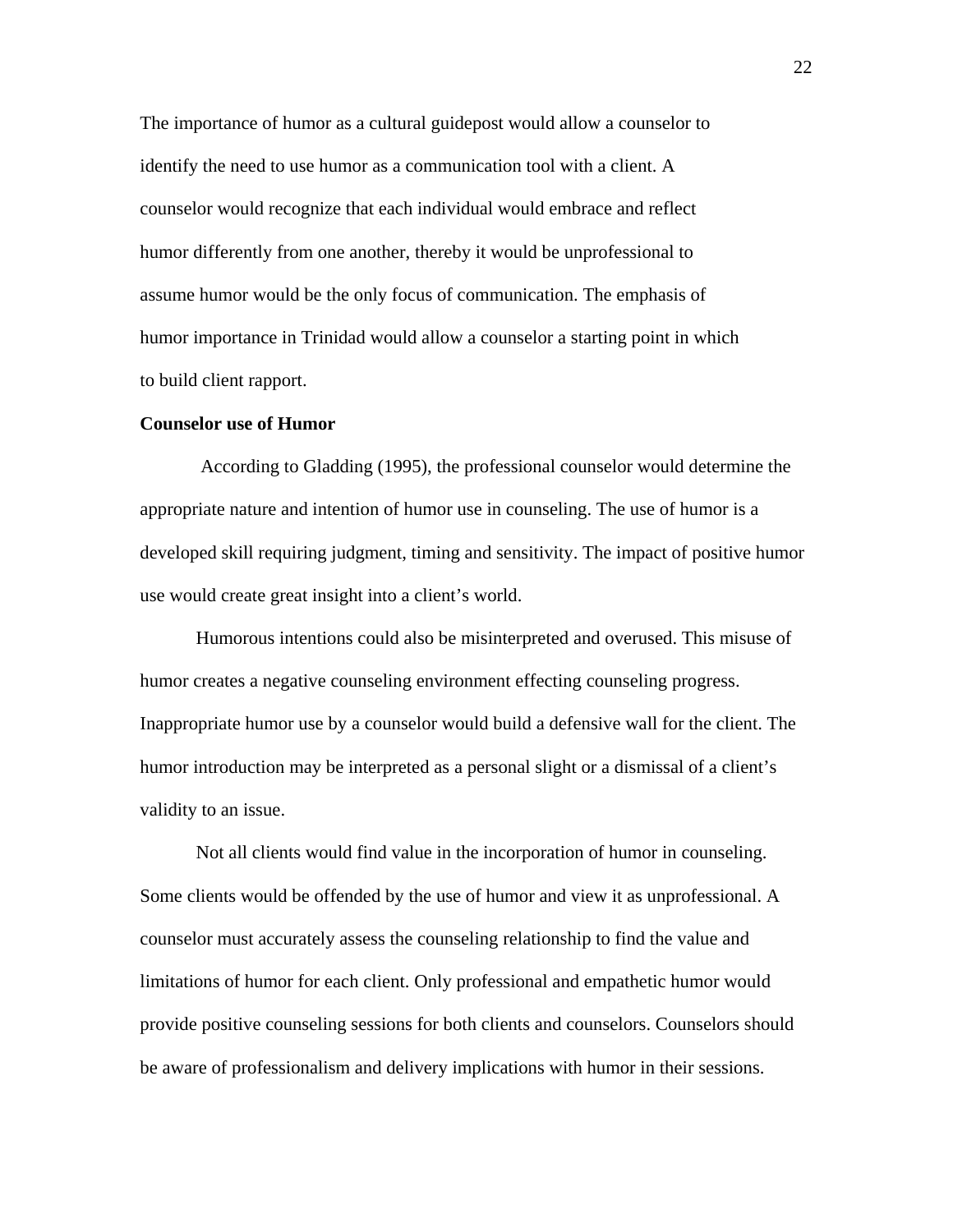There is a lack of pre-professional skill development surrounding humor use in counseling. Due to this lack of training, humor use should be regulated by individual counselor's personal judgment.

According to Sluder (1986), the role of an elementary school counselor would be to provide a model of humor use to clients. The clients would interpret and assess the counselor's use of humor as a coping strategy for conflict. The modeling of humor behavior would allow students to develop their own coping strategies.

… an elementary school counselor can use humor to develop rapport, to model for children how they themselves can use humor as a coping mechanism, and as a self-disclosure technique in which the counselor can show that imperfection is an acceptable human condition by sharing his or her own human foibles. (p. 126)

The modeling of humor use for clients would allow an observable form of coping skill building techniques. Clients who would be consumed and paralyzed by perfectionist fears would use humor techniques to identify the universal flaws of being human. Perfectionist tendencies would be moderated through the use of humor as a coping mechanism to present an alternate perspective for a client. Modeling humor use as a coping skill would need to be met with tremendous professional responsibility. Modeling humor would require client interpretation of a counselor's behavior. The professional counselor would need to make sure that clients were not negatively affected by their modeling of responses to stress. To minimize or mock a client's trauma as a joke would be completely unethical.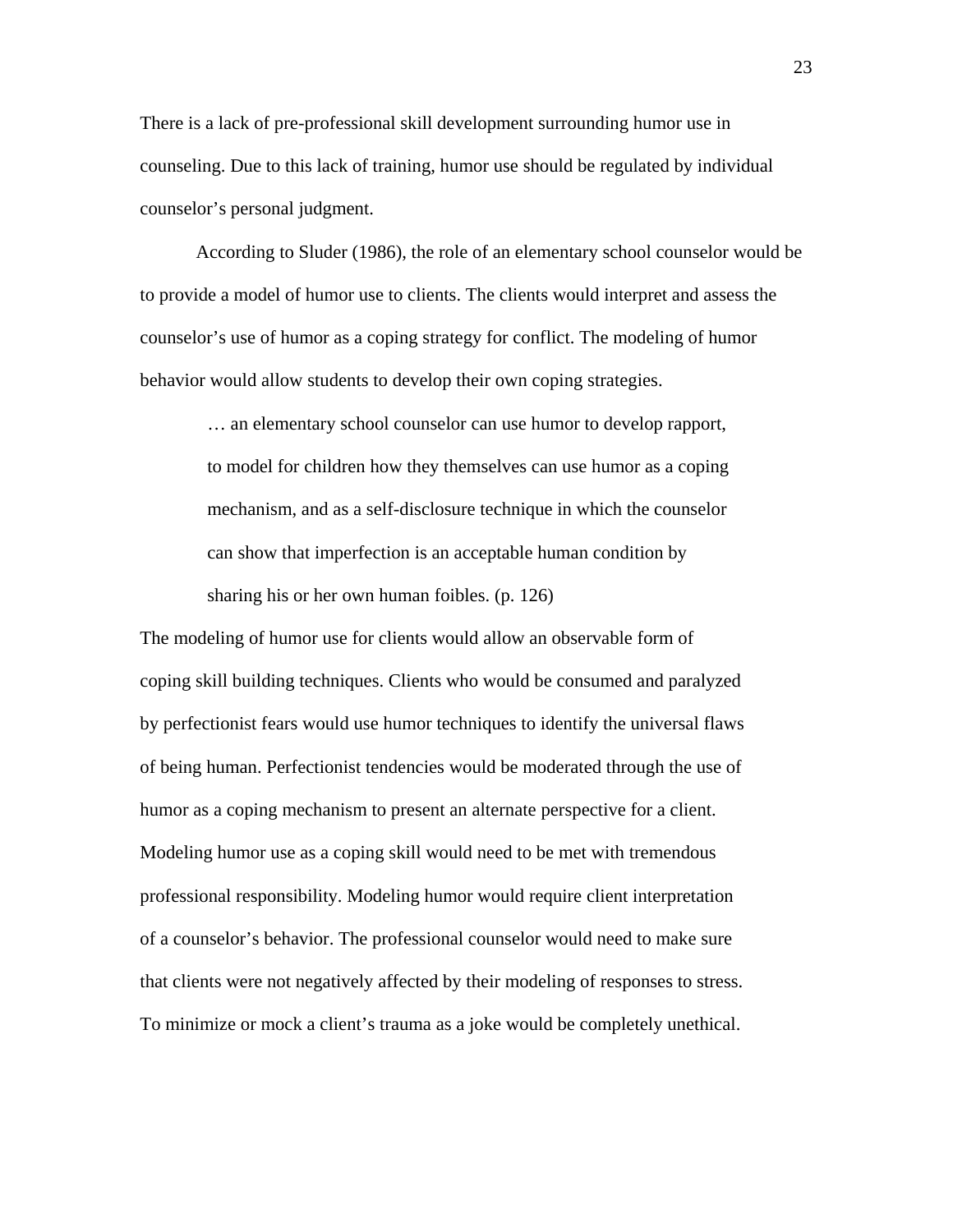Humor appreciation and positive coping skills would be built through effective and empathetic communication between counselor and client.

According to Goldstein and McGhee (1972), humor needs to be recognized on a group level to be truly effective or appreciated. Group counseling would allow a counselor to reach many clients at one time. The introduction of humor would need to be carefully assessed as not to disrupt the group. This common ground of humor identity and recognition is the base for a strong counseling relationship. "A lack of consensus in humor judgment, however, would be labeled as disloyalty to either the membership or identification group" (p. 118).

According to Dupey et al. (2001), humor is used as a therapeutic tool to develop coping skills for clients. Humor could diffuse stressful and emotional sessions. The interjection of appropriate humor could help the client relax and refocus. This diffusion would allow a counselor to present a new perspective to the topic. The reorganization of perspective provides a client the opportunity to develop new coping skills.

 Cross cultural counseling would provide counselors with challenges and opportunities. Counselors would need to be aware of cultural nuances before introducing humor in a session. The actual introduction of humor should be at the pace of the client. This client-centered approach to humor introduction would create rapport within the counseling relationship. Using humor too early in a counseling relationship could actually cause a client such discomfort they may choose to terminate counseling. It is important that counselors understand the motivation, implication and effects of humor use with diverse populations. Counselors must also remember to be cautious of over-generalizing and stereotyping individuals during counseling. Every client is a unique individual, not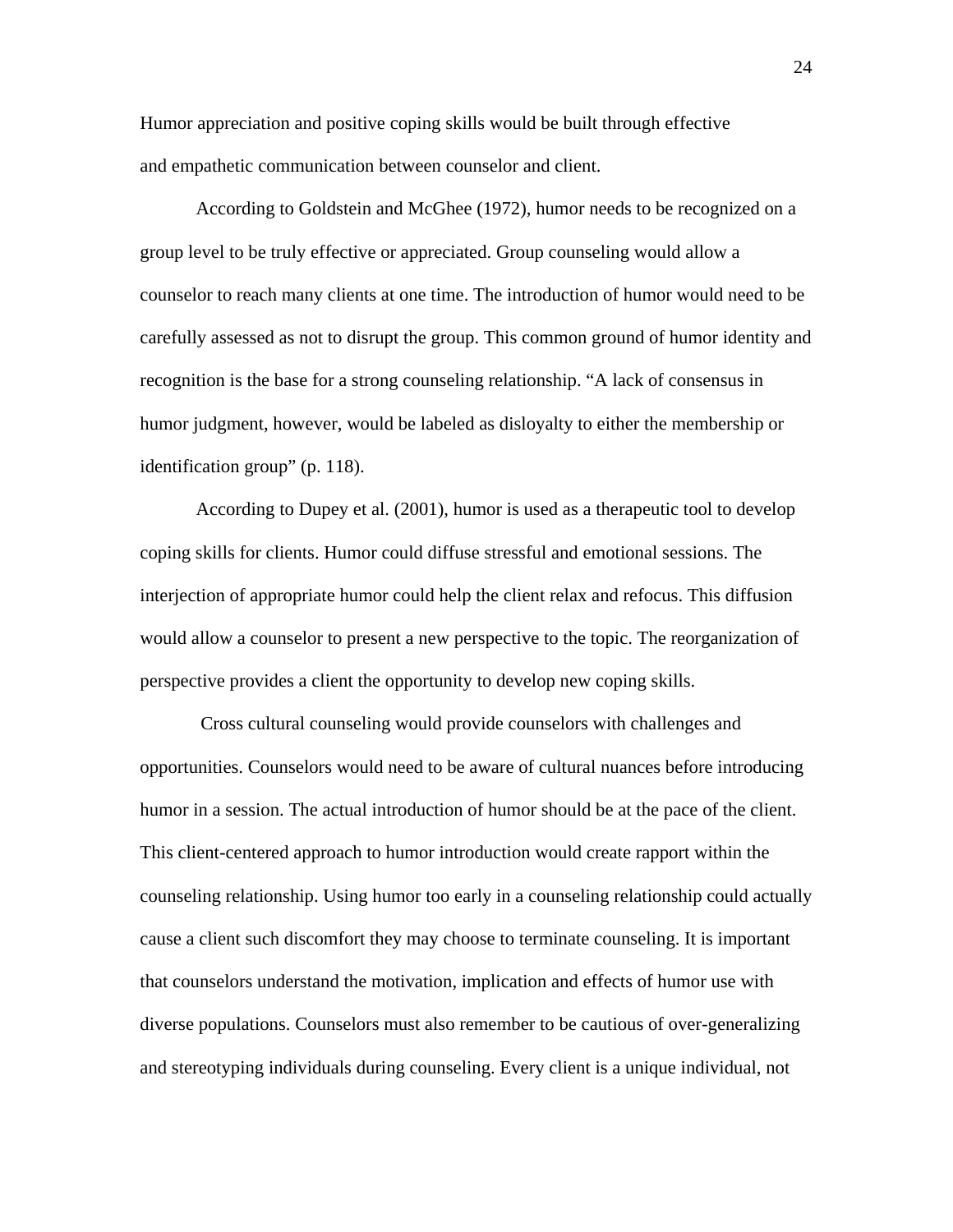just a generalized part of a population. Kruger (1996), contended that there are universal humor traits across all cultures. These traits include incongruity forms of humor, teasing and humor used to establish relationships. These universal traits allow for a base or starting point for implementing humor in counseling across cultures. The belief that each culture has humor norms and expectations should be respected by the counselor.

Weaver and Wilson (1997), studied the effect of humor, or lack of humor, on a counselor in the workplace environment. Humor is believed to support the physical health, mental well being and career satisfaction for counselors. The tremendous stress and anxiety involved with a career in counseling could be regulated with humor. Humor would be developed with in the environment with simple cues. The cues would include smiles, story telling, and cartoons. The environment would be influenced by a simple nonverbal cue such as smiling. The positive attitude of a counselor could influence a client to gain a new perspective on a situation. The effect of contented counselors would carry over into professional longevity. Story telling in a counseling workplace could lead to staff cohesiveness. Shared experiences through story telling would allow an outlet of conversation and discussion to relieve stress in the workplace. Stories concerning clients would be unethical and unprofessional conversation therefore a breach in confidentiality. The workplace would also be influence by the visual cues of cartoons. The quick momentary restructuring of focus on a humorous cartoon would allow a counselor a temporary reprieve from stress. Weaver and Wilson contend that creativity in humor use would allow a counselor to provide more productive counseling sessions for clients. The environment of the counseling profession is filled with anxiety, frustration, stress and success. The effects of uncertainty would be counter acted with humor implementation.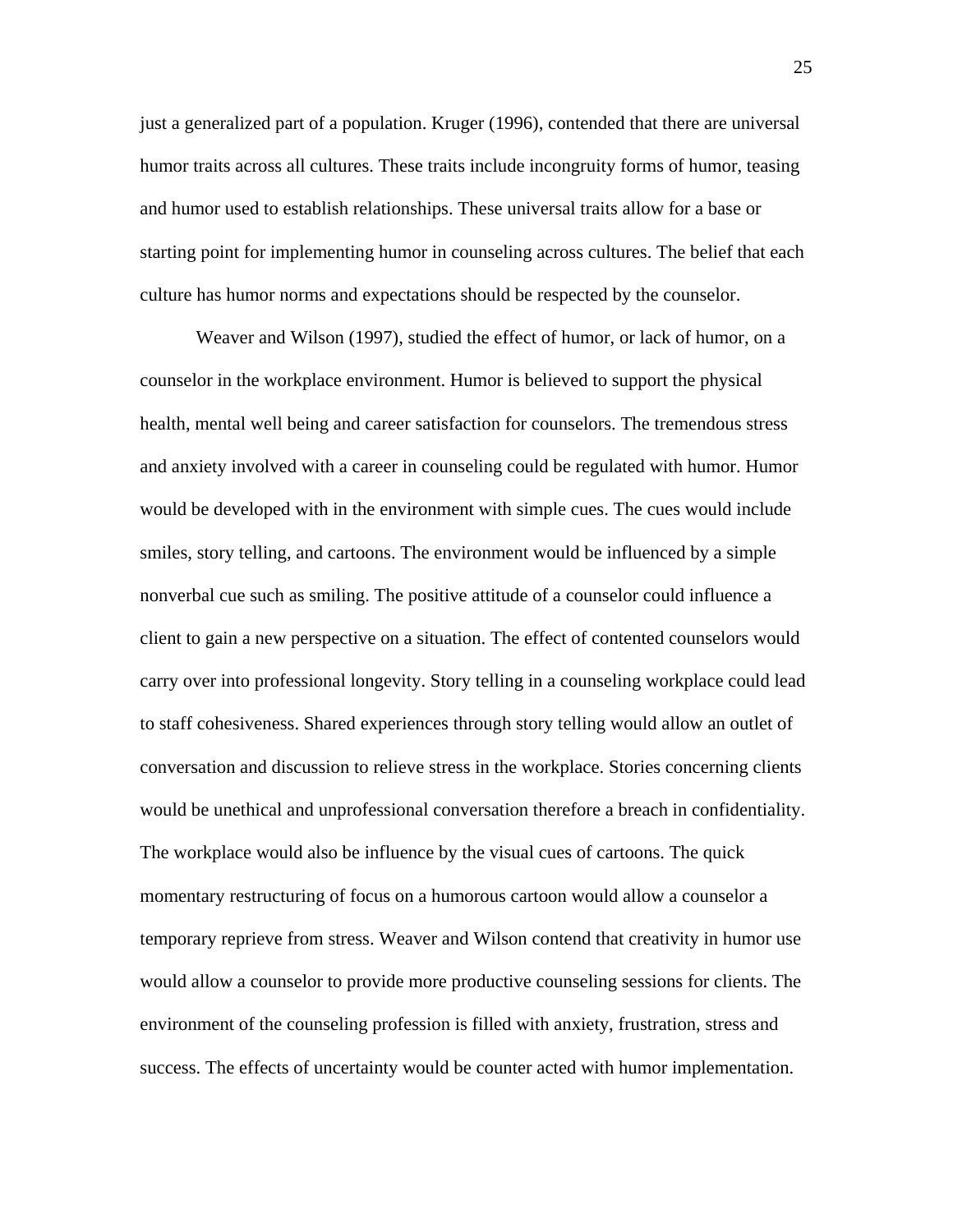"After all is said and done, as counselors, we have to take our work seriously. We cannot, however, take ourselves too seriously" (p. 113). The balance of work place professionalism and humor would provide a counselor with optimal career enjoyment.

Kush (1997), conducted a study of 45 Caucasian counselors concerning self reporting humor use. The study participants, 32 males and 13 females, responded to the survey by answering questions concerning their self assessment of humor, appropriate humor and inappropriate humor use in counseling. All of the counselors rated themselves as having a good to excellent sense of humor. In addition, the personality traits of the counselors were identified as outgoing and confident. The study found that counselors would use humor to develop rapport with clients, provide emotional encouragement, and that humor use required proper timing. Inappropriate humor would be deemed as defensive communication or superiority comments. Kush's study also identified a correlation between education and humor. The more advanced the educational level of the counselor, the lower the self reporting score would be for humor use. The lack of humor use does not however indicate a lack of humor appreciation.

Foster (1978), contended that humor would provide a counselor with a tremendous amount of information concerning their client. Foster believed that humor was a universal phenomenon that needed to be addressed by counselors as individual client needs would arise. Humor would prove useful in the recognition of promoting healthy personal client growth and potential. The counselor use of humor would also be problematic if humor were to be abused. Humor would be abusive to a client if the client would feel mocked, unable to express their true emotions or confused by the humor presentation. Counselors would need to safeguard against inappropriate humor use.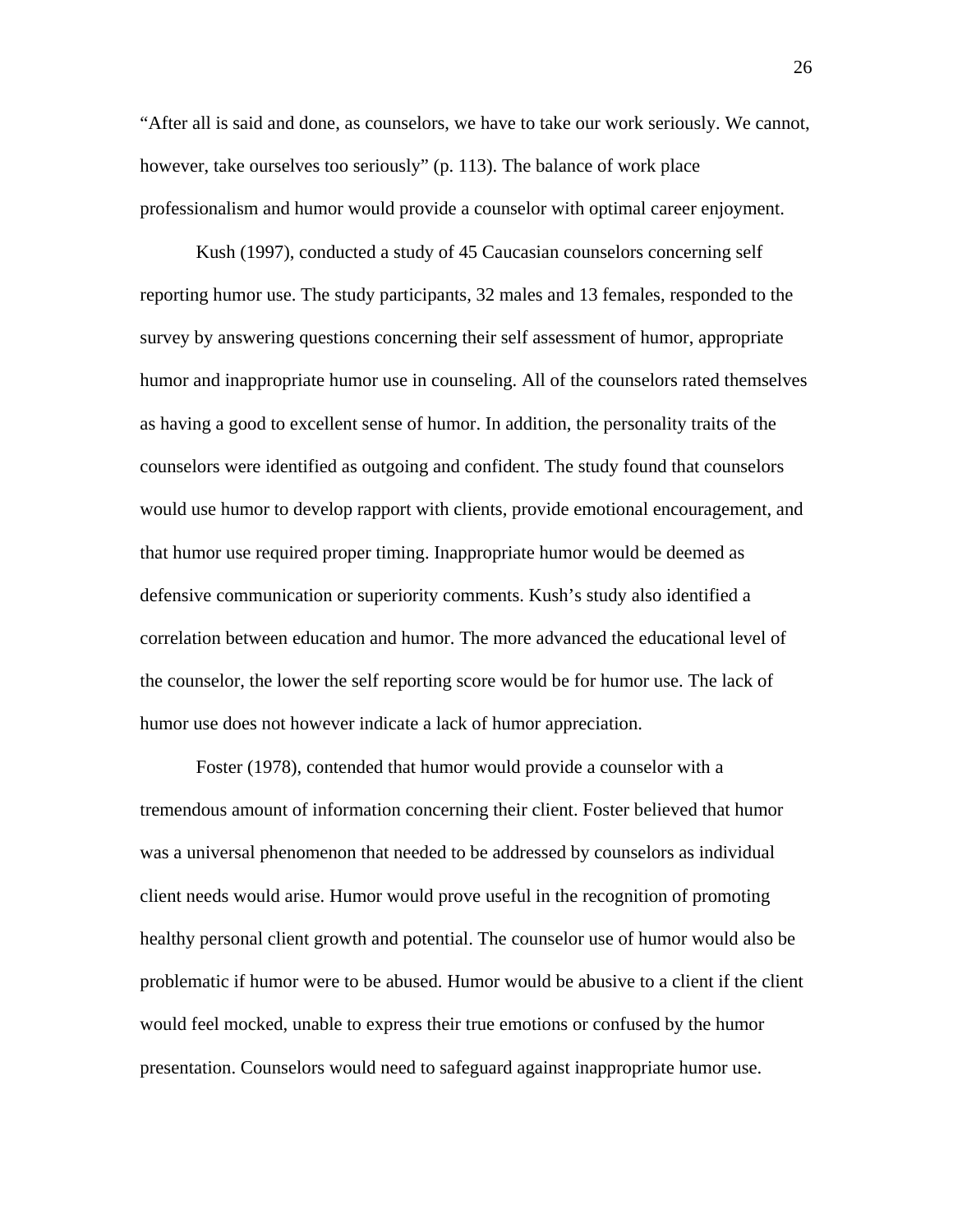Foster deemed inappropriate humor use as, humor which would cause a client to withdraw from the counseling relationship, comments or remarks that would stifle the client's progress, or humor which would serve only to entertain but would not focus on the client's goals. A professional counselor would need to promote healthy client progress through humor, not delay the transition.

Consider it this way: Professionalism is just the opposite of activity done for fun or amusement. It implies an involvement of a serious kind, so serious in fact that conduct breeching the code of behavior prescribed by the profession can lead to exclusion from it. (p. 47)

Foster believed the professional counselor would provide serious and healthy information for the client's progress. At the same time, appropriate humor would become a catalyst of progress which would outweigh the potential negative effects. A professional counselor would be able to distinguish healthy, positive humor use for the advancement of their client's well being.

 Haig (1988), contended that counselor humor would both positively and negatively impact the client dependant upon the delivery in counseling. Positive outcomes from counselor uses of humor included developing a therapeutic relationship or rapport building, overcoming resistance, reduced anxiety, and humor as an outlet for emotions. Counselors would use humor as a rapport building tool. Humor would display to the client that a counselor truly could understand the issue at hand, through humor communication and identification. The humor response would be considered a connection of ideas and a foundation of rapport. Humor would also have a positive impact on overcoming client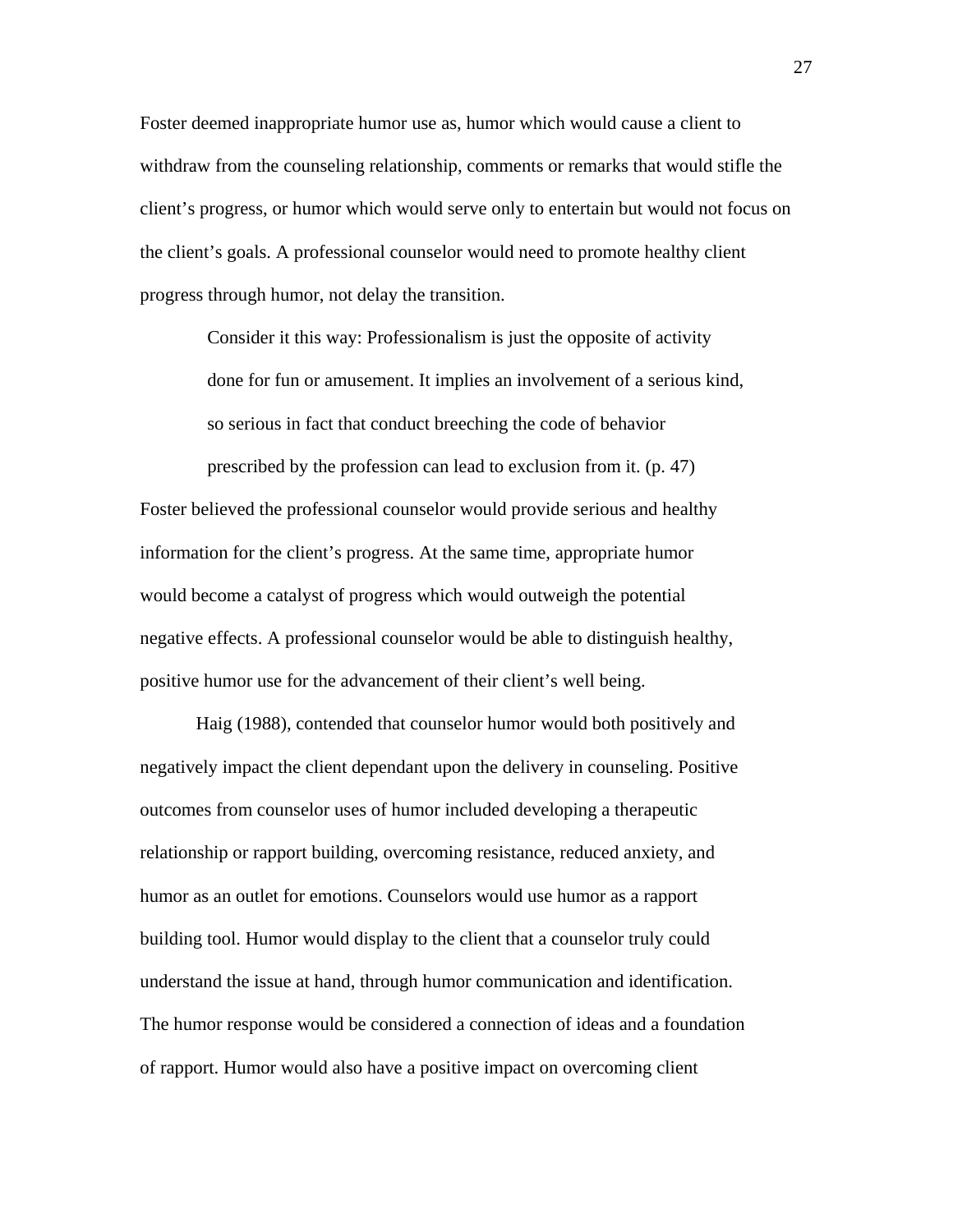resistance to counseling. Humor would be used to redirect client's resistance to develop incongruity dynamics. The client would view the humor in counseling as a redirection of their perspective being either black or white. Humor would offer a client potential hope for future problem solving while diluting dichotomous thinking. Haig also believed humor relieved anxiety for clients. It would be important for counselors to note the discrepancy between humor as a mask for anxiety, versus humor as a healing tool. It would require professional counselors to identify healthy humor use for their clients and positive outcomes. Humor would also be used to provide emotional release for clients. Emotions that would other wise be repressed due to trauma may actually be expressed through a client's use of humor. A professional counselor would identify the painful emotions and respond empathetically to the client. According to Haig, "In therapy, progress may be made for the first time after humorously introducing a painful topic which the patient initially laughs about, but then [realistically] cries about" (p. 171). The client's emotional trauma would present a counselor with humor as an adaptation and introduction to a deeper level of counseling topics.

 Haig also contended that inappropriate humor use by a counselor would cause negative outcomes for a client. A counselor who inappropriately used humor would suppress the client and display narcissistic tendencies. Client suppression would be viewed as using humor to deflate a client's concern as being foolish or ridiculous in nature. Humor used incorrectly in counseling would communicate to a client that the counselor is not invested in the client's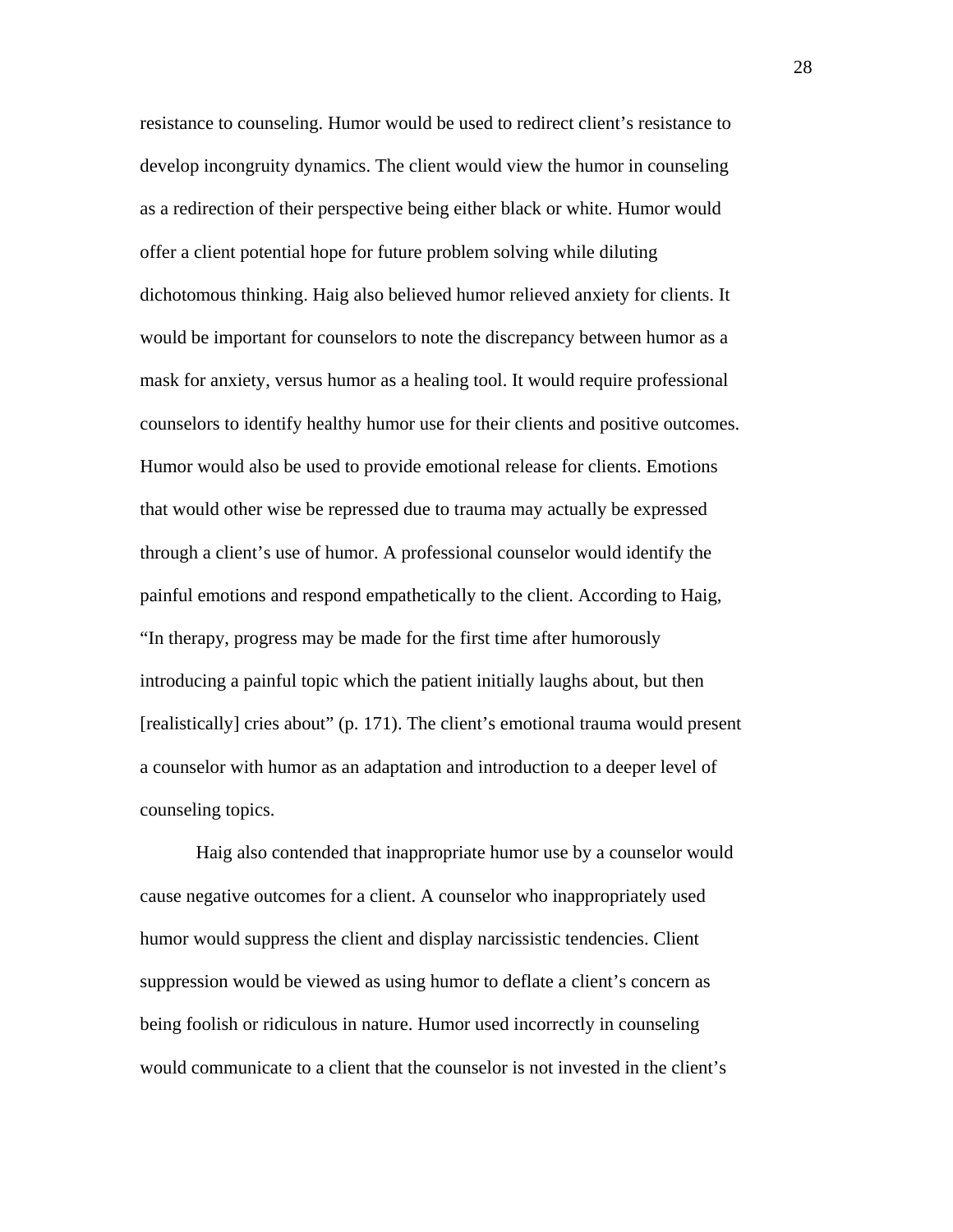progress. Haig included narcissistic counselors as negative influences for clients. A narcissistic counselor would " … utilize humor to 'show off' his ability and cleverness, without addressing the patient's needs" (p. 174). The lack of respect for the client's personal issue would be compounded by the inappropriate use of humor by the counselor. The communication breakdown would tend to lead into early termination of counselor services.

#### **Humor and Health**

According to Felible and Metcalf (1992), counselors also used humor as a form of personal tension release within a stressful career. Humor could be the key to staying healthy and effective on a daily basis. Implementing humor skills would allow counselors to cope with change and adjust to the random work environment. Allport (1968), stated "Humor requires the perspective of tentativeness, but also an underlying system of values that prevents laughter from souring into cynicism" (p. 76). The stress of counseling crisis management could lead to burn out. Counselors who used humor as a stress reliever and a positive influence with clients would endure the rigors of the counseling profession. Cynicism and defeatist humor would be a negative spiral unbecoming to either counselor or client.

Coleman (1992), contended that humor represents psychological and physiological aide to counselors and clients. The release of tension would be amplified by the physiological response of the body. Laughter requires the body to take in more oxygen and that surplus oxygen provides energy to muscles and would produce chemical releases in the brain. The brain would release endorphins during laughter and the endorphins would provide a natural pain inhibitor to the body. The use of humor in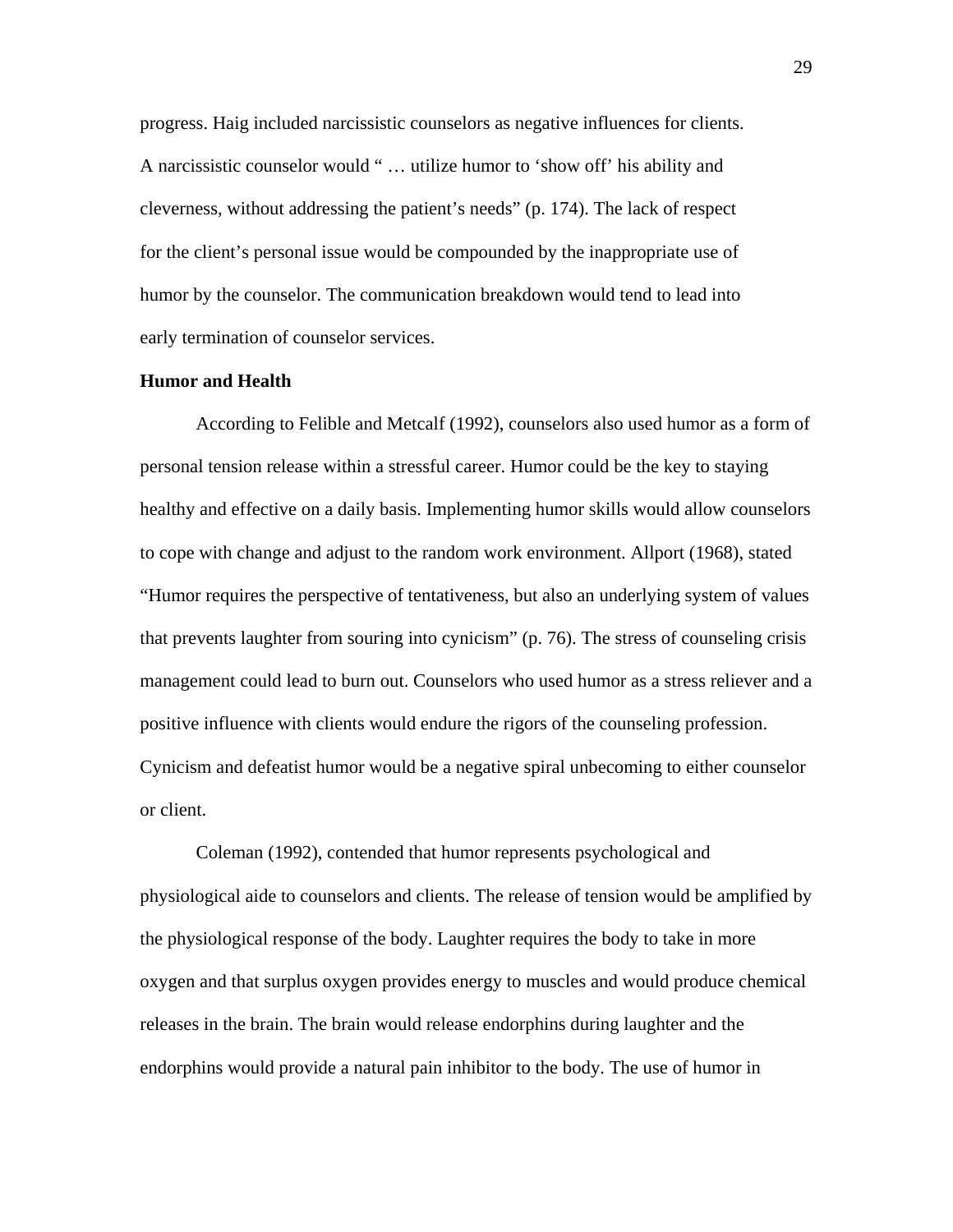counseling could provide the psychological stress relief required for a client to feel understood and "cognitively lighter". The physiological results of humor use could keep a counselor active and physically able bodied to avoid fatigue and potential burn-out.

Silberman (1987), conducted a study concerning the health implications of humor use. Silverman contended that the body and brain create a biological response to humor. The flow of hormones, or peptides, were released when laughter would take place.

These peptides are involved in regulating the homeostatic system in many ways: as those involved with pain and pleasure, learning and memory, and stress and coping. Therefore, much humor is in part biologically determined, and then modified by social, cultural, political, and change factors. (p. 100)

Health studies determined that peptides were the catalyst for change in the body and brain. The flow of peptides would work as the communication and response system for the body. The response to stimuli, such as stress or happiness, would cause the peptides to signal the brain to respond accordingly biologically. The stimuli would be perceived as safe or threatening and then create emotional responses with the peptides. The biological change would create emotions that would either help or hinder the counseling process. The perception of stressful stimuli would create a release of toxins into the body. The lack of adaptive response to stress would leave the body prone to illness and infection.

Psychosomatic illnesses from stress disable a client with increased heart rates, sweating, nausea, and anxiety attacks. The body perceived a threat, whether real or imagined, with a biological response. The client would not have the proper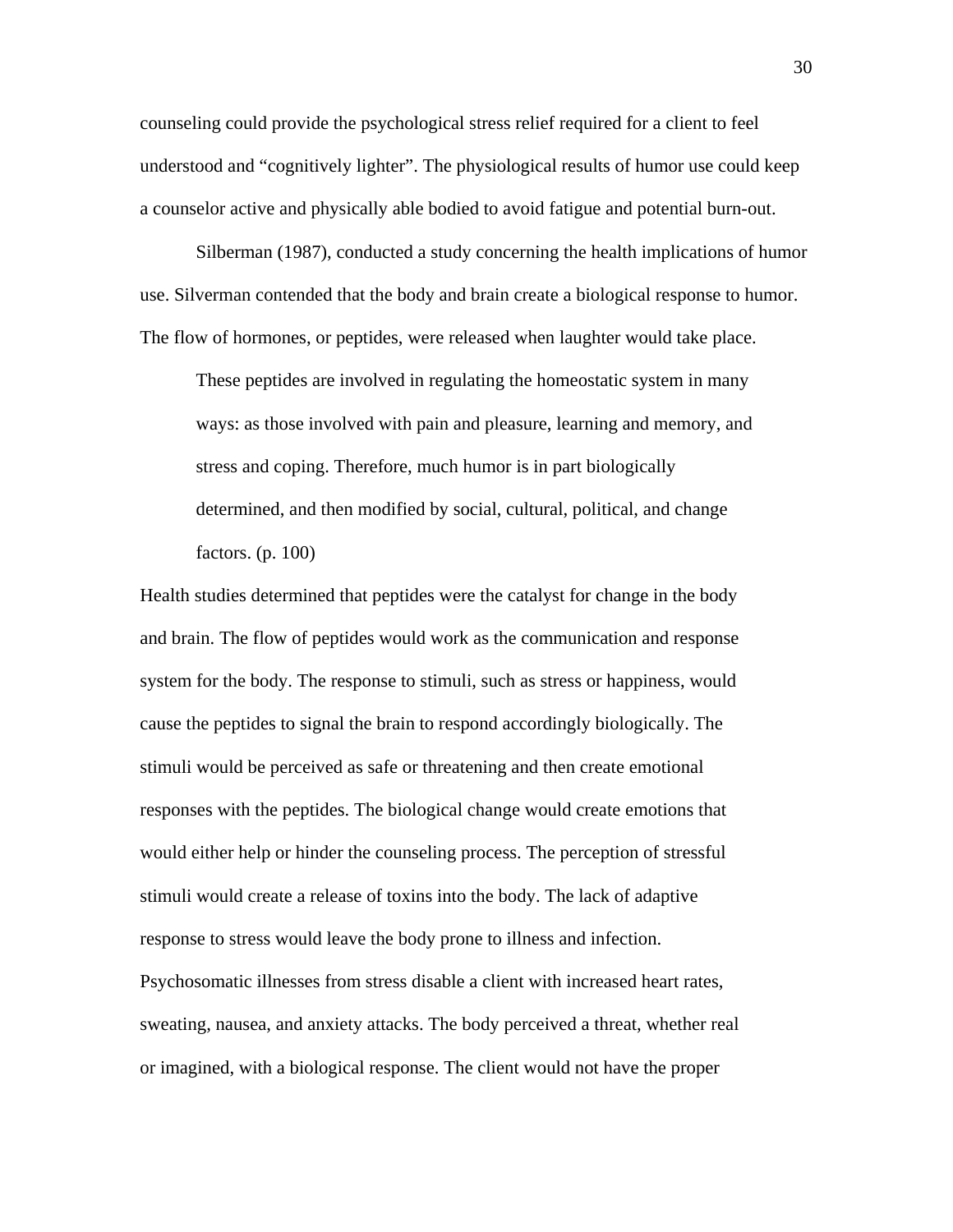peptide communication to fight off disease. Silberman contended that disease is actually a mal-adaptation of the body to a stimulus. The biological stress response would create havoc within the body when a coping mechanism would be unavailable. Humor would provide an outlet for stress by providing additional oxygen and calming peptides for the brain. The health of a client or counselor would be greatly influenced by humor. Humor would diffuse the stress and anxiety of the body by creating a diversion of biological information and hence a safety net of security from the proposed threat. The ability to gain control over emotions and respond to stress accordingly with the use of humor could improve the quality of life for many people. "If unable to deal with certain stresses – both internal and external (as perceived by them) many people will either develop a series of physical problems or they may express their anger towards themselves" (p. 107). Humor would provide an emotional outlet for the client and counselor so that anger, stress and frustration would not build to dangerous levels. Humor as an adaptive coping mechanism could keep a client safe from self harm or dangerous choices. The biological response to stress could not be completely thwarted by the use of simple humor, however developing a healthy sense of humor could allow clients the perspective and time they may need to receive professional help.

 Freiheit, Lehnert and Overholser (1998), conducted a study to find out the correlation between humor and adolescent depression. Humor was defined as " … the ability to appreciate humor and the ability to create humor" (p. 33). The study found that humor used as a coping mechanism would lessen the effects of depression in adolescents. The study used a control group of 85 high school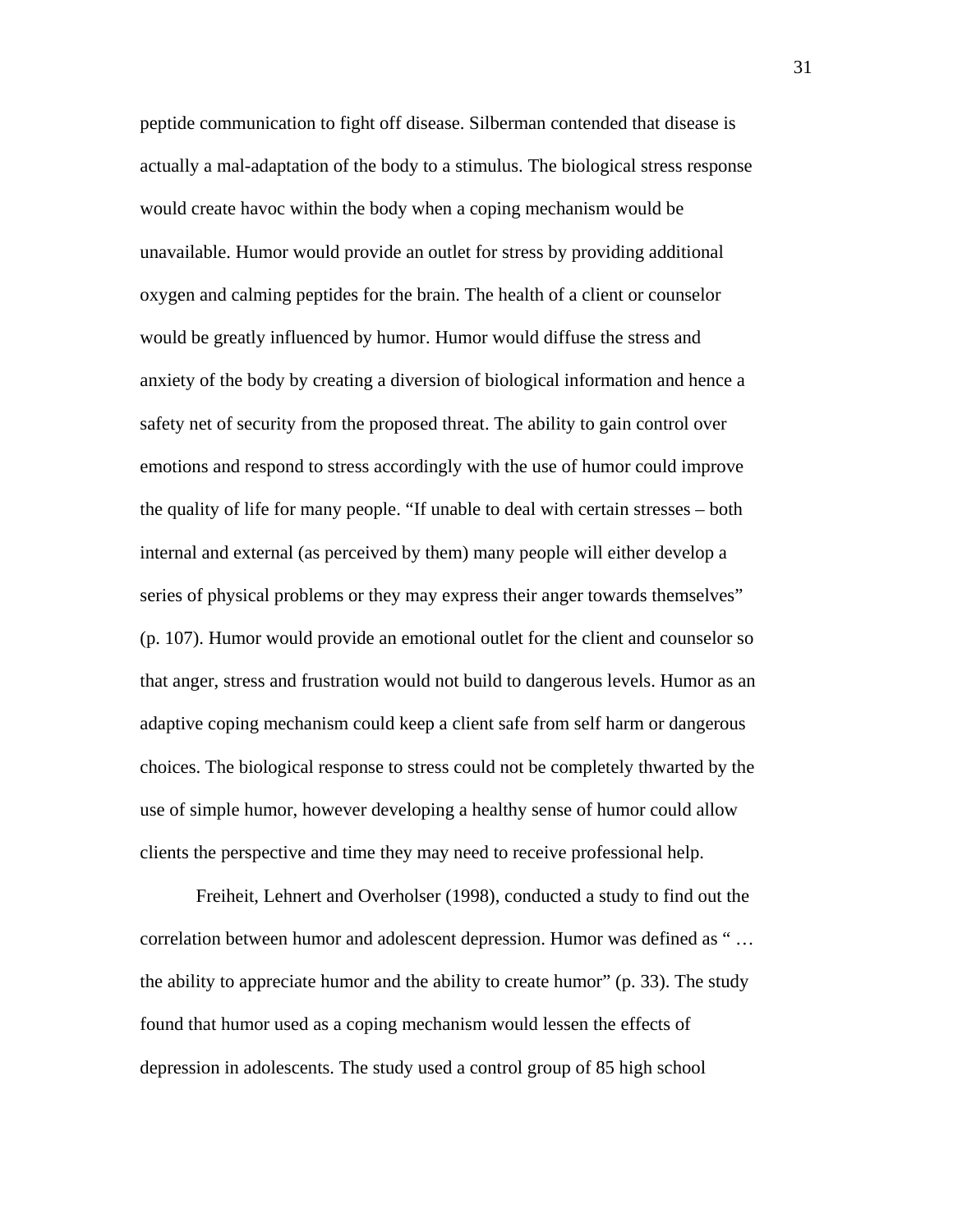students and a comparison group of 55 psychiatric inpatients. The groups were predominantly Caucasian, over 90% in each group, and the average age of the participants was 15 years old. The gender of the groups also reflected a close split of males and females near the 50% mark. The study required the participants to participate in four areas of testing. The groups completed assessments of depressive symptoms, coping humor scale, humor appreciation scale and a humor creativity scale. The humor creativity portion of the assessment was a cartoon caption in which the participant would complete a humorous caption. The cartoon responses were rated by a panel of six professional comedians for humor creativity scoring. The other three assessments were likert scale reporting concerning humor and depression.

> The results indicated that humor appreciation and humor creativity were related positively to self-esteem and were related negatively to depression and hopelessness. … Thus, although a sense of humor may be important to overall emotional adjustment, the deliberate use of humor to deal with stressful problems may be effective particularly in ameliorating symptoms of depression. Given the association between humor coping and symptoms of depression in adolescents, the lack of differences between adolescent inpatients and the high school student group on the humor measures was unexpected. (p. 44-45)

The study contended that the use of humor as a coping strategy could lessen the effects of depressive episodes for adolescents. Improvement in mental health would also reflect an improvement in physical well being.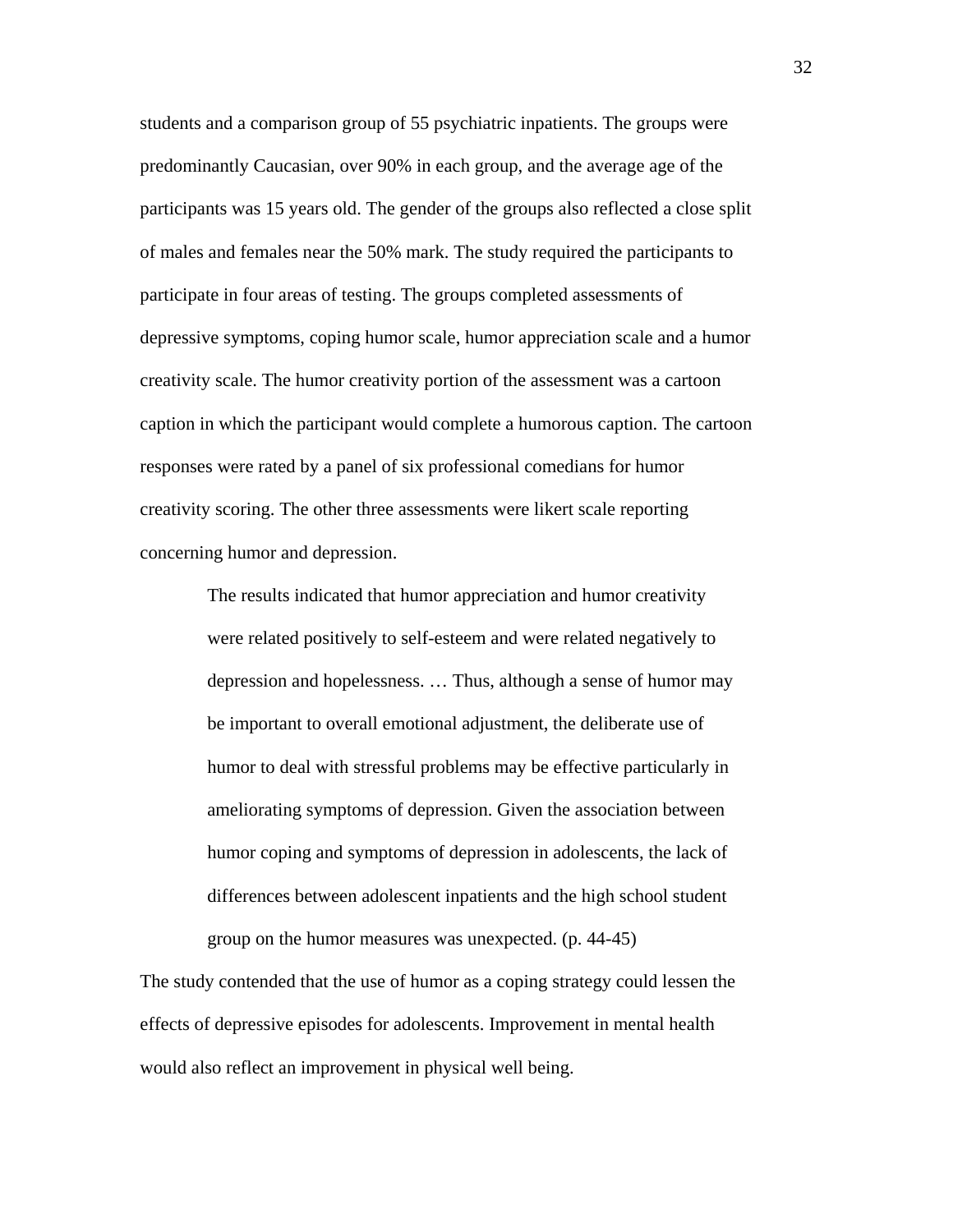## **Summary**

 The use of humor in counseling would greatly effect the potential personal growth for both client and counselor. Humor used as a communication tool could provide insight, build rapport, establish commonalities and boundaries with the counseling relationship. A professional counselor would need to understand the impact of cultural humor, inappropriate humor, and defensive humor used by a client in the counseling process. The benefits of humor use in the counseling profession would greatly out weigh the potential risk of unprofessional humor use.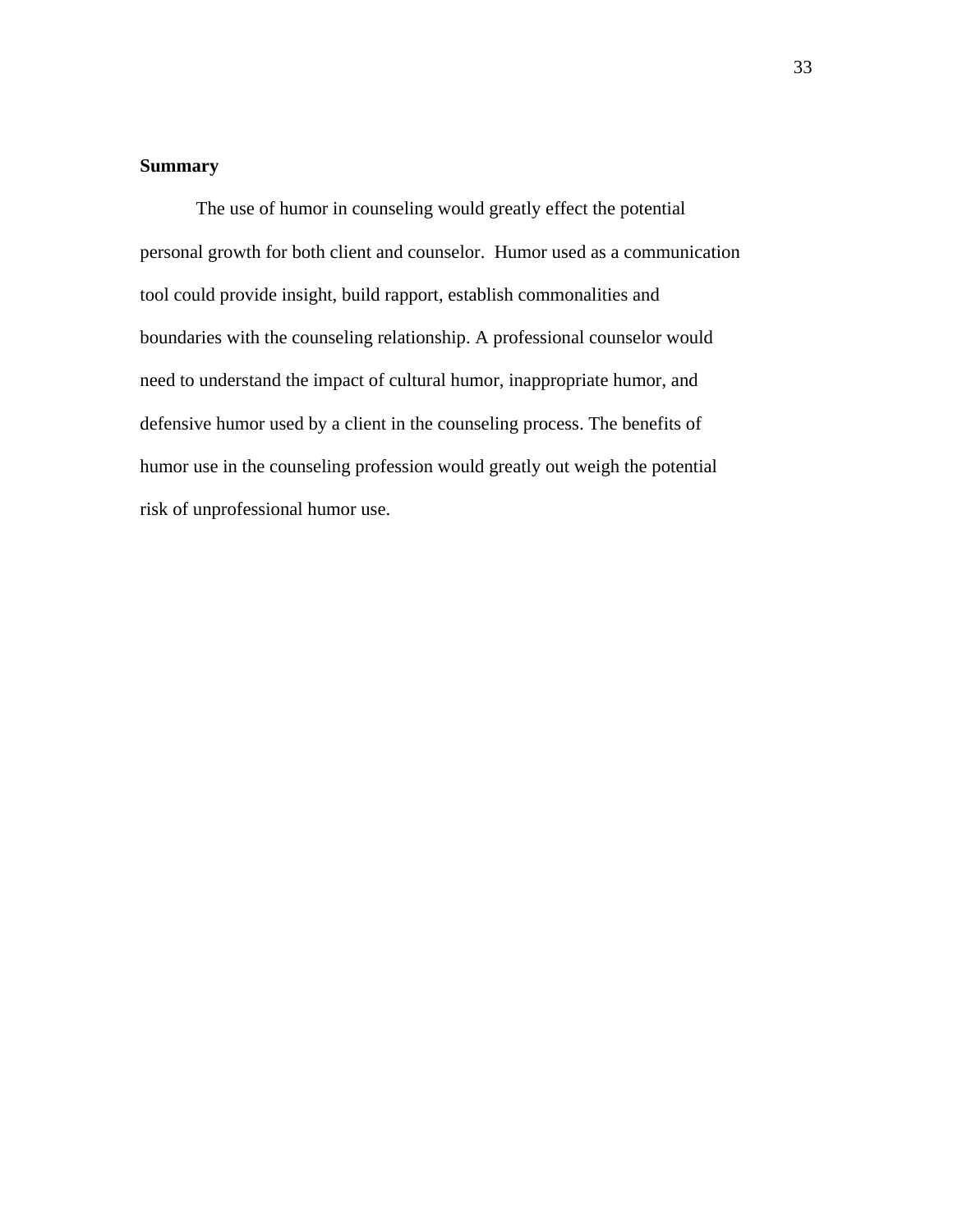#### CHAPTER THREE

#### Summary, Critical Analysis and Discussion

## **Introduction**

 This chapter represents the summary of the extensive literature review on the subject of humor and counseling. In addition, a critical analysis of the literature included covering the five core areas of Chapter Two. The analysis considers the impact of humor in counseling pertaining to humor theories, client humor use, cultural humor, counselor humor and the impact of humor on health. Finally, recommendations can be made to improve the pre-professional training programs for counseling humor awareness.

### **Summary**

 The use of humor in counseling has been an integral part of the communication process between a counselor and client. The advantages of humor use in counseling are numerous. Humor is used to gauge rapport, release tension, and provide the physical body with health benefits.

The rapport building quality of appropriate humor creates a gate way of information between counselor and client. Humor provides feedback that the counselor and client are "on the same page" and understand the shared experience through humor. According to Dupey et al. (2001), humor provides a rapport building technique with cross cultural counseling. The importance of building trust, respect and understanding with a client of another culture is often influenced by humor. Humor use by the client can often identify the acceptance of the counselor by the Native Americans, African Americans and Latinos. The rapport building process with clients of diverse cultures needs to be on both the individual and community level for professional influence.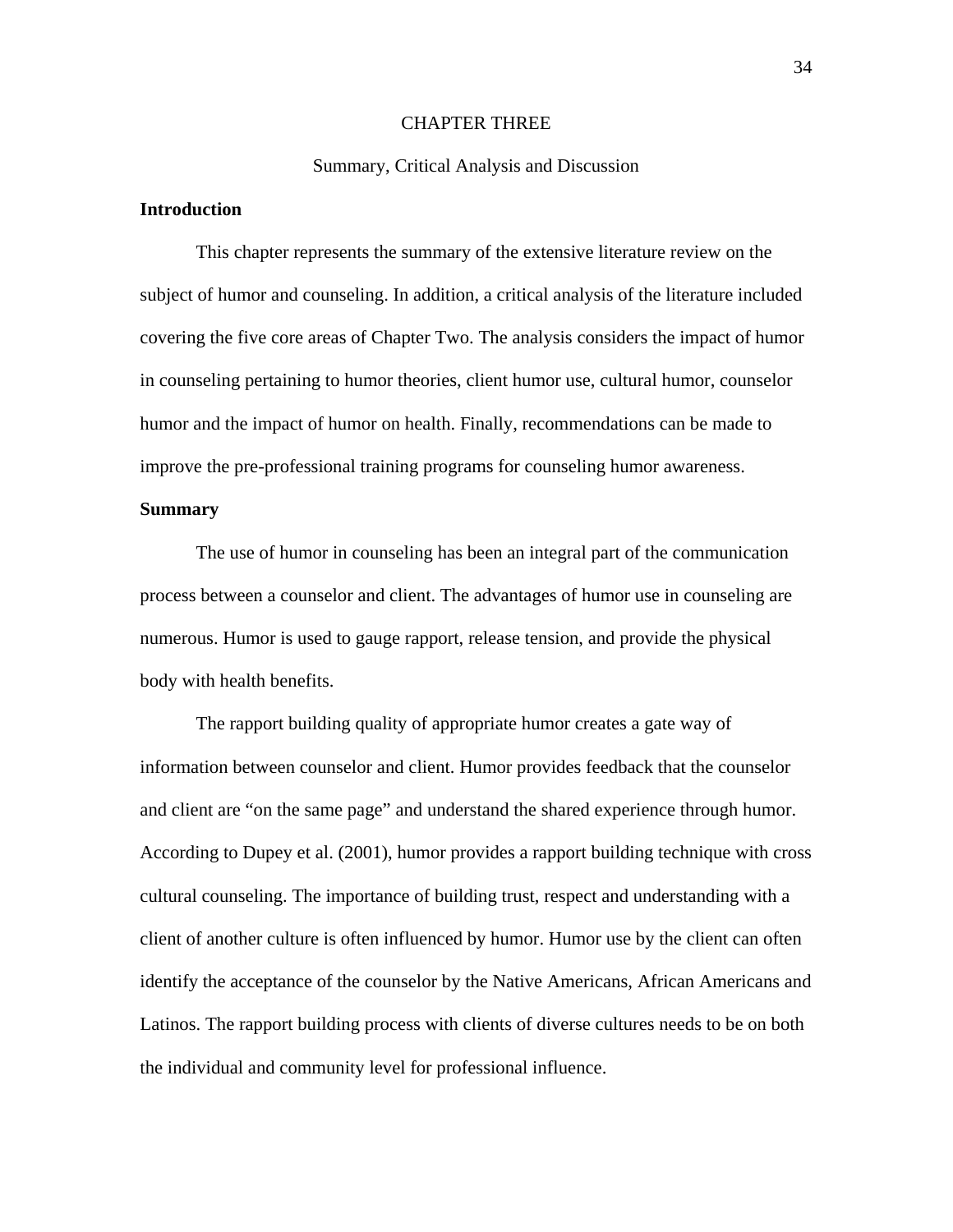Humor may also be used to release tension for both the client and counselor. The positive and professional use of humor can provide opportunities for counselors to probe difficult and emotional topics the client may be dealing with in the session. According to Bordan and Goldin (1999), humor is often used for crisis management of emotional release. The incongruity of the topic at hand may create a catharsis of emotion which could be released as humor or tears. The release of emotion and tension through humor use could enable a client to introduce a difficult or painful experience to a counselor. The release of tension could provide positive personal growth for the client.

Humor use in counseling also provides the physical body with health benefits. According to Silberman (1987), the body responds to humor with the release of hormones called peptides. Peptides influence the sensations of happiness, pain, stress and the body's ability to communicate. Humor in counseling could allow for a release of positive stress fighting peptides which could stimulate the brain to make behavioral changes for coping. Silberman believes that the use of humor in counseling could provide both the client and counselor with a stress relieving moment. Humor releases the peptides that could influence the client to create awareness to a new perspective. The health benefits of humor use in counseling could be seen in the body's ability to handle stressful situations with less anxiety and more competence in the client's personal coping skills. Felible and Metalf (1992), believe that counselors who use humor in their daily lives will deal with stress and burn out more effectively. The lack of humor in the counseling profession could create cynicism and anxiety which will be counterproductive for counseling.

## **Critical Analysis**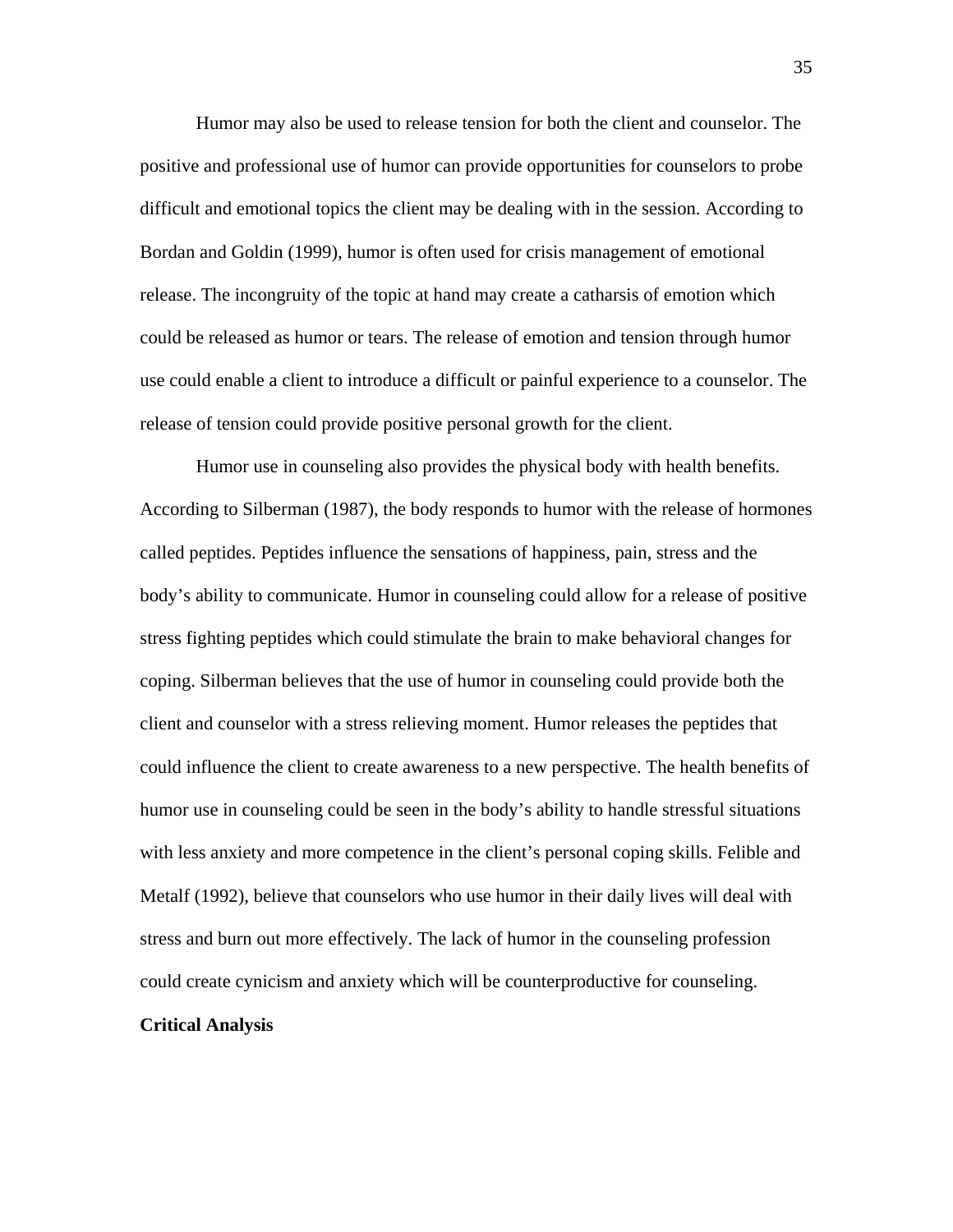There are five main topic areas in the literature review of humor. The topics include humor theories, client humor use, cultural humor, counselor humor and the impact of humor on health. The following is a critical analysis of the original research.

1. Why will pre-professional programs need to study humor theories?

The study of humor theories will provide a base in which a professional counselor can start to understand the motivation behind a client's humor use. A client may use humor as a deflection of traumatic events, as a stress reliever and a coping mechanism. The study of humor theories will allow a counselor to "unmask" the client's humor use and work cooperatively at forward healthy progress. Understanding and being able to identify humor patterns according to developmental theories, would allow a counselor to be the most effective professional possible, while learning more about the client.

2. What can be learned from the humor use of a client?

A client's humor use in counseling will reflect a number of personal issues. A client may use self defeating humor to indicate their lack of personal self esteem. A client may use superiority humor to signal to the counselor their need to be viewed as powerful by others. Humor is often used as a coping mechanism for clients to adjust to changing life events. Trauma, stress and happiness can all be conveyed through the use of humor by a client.

3. How is cultural counseling different from "regular" counseling?

Cultural counseling requires an awareness and appreciation of traditional cultural values. Providing counseling services to culturally diverse clients will require the counselor to build rapport and often earn respect through professional presentation. Humor may need to be introduced first by a client before a counselor assumes humor is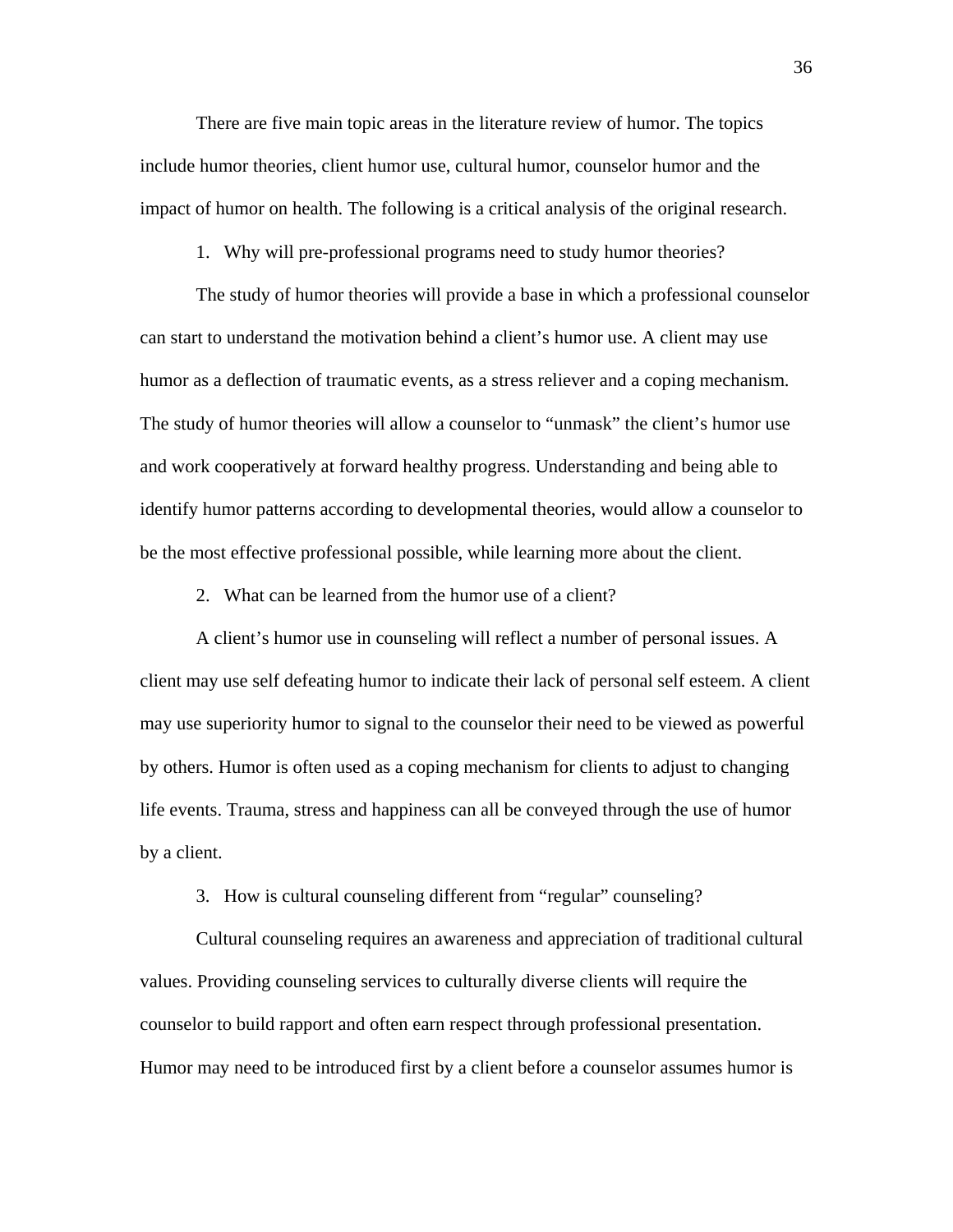the appropriate form of communication. The cultural influence of humor as a communication tool may only be open to close knit and trusted members of a community. A counselor working with diverse populations needs to be proactive in developing community respect and rapport to become an effective counselor and communicator.

4. What are the advantages and concerns with counselor humor use?

The advantage of using humor in counseling is to build rapport, release stress and to re-energize the body. A counselor can use humor to build rapport with a resistant client by challenging their dichotomous thinking with a new perspective. The rapport building quality of humor can identify when both the client and counselor finally understand the shared experience by the laughter response. Humor is also used to release stress and reduce anxiety. A counselor can use humor to refocus a serious or draining topic in order to keep a client from shutting down forward progress. The release of stress is also an advantage of humor in a biological sense. The re-energizing of laughter and humor provides the body with extra oxygen and peptides, which produce feelings of happiness and comfort.

 The concern for using humor in counseling is limited. The judgment of the counselor is crucial in the appropriate delivery of humor. The concern for humor use is when the counselor uses humor to stifle, embarrass or minimize a client's concerns. The use of inappropriate or racial humor would not only be a concern but unethical in practice. The inappropriate use of humor can lead to early termination and a resistant client. The reliance upon professional judgment in humor choices remains the challenge to providing appropriate and healthy humor in counseling sessions.

5. How does humor impact health?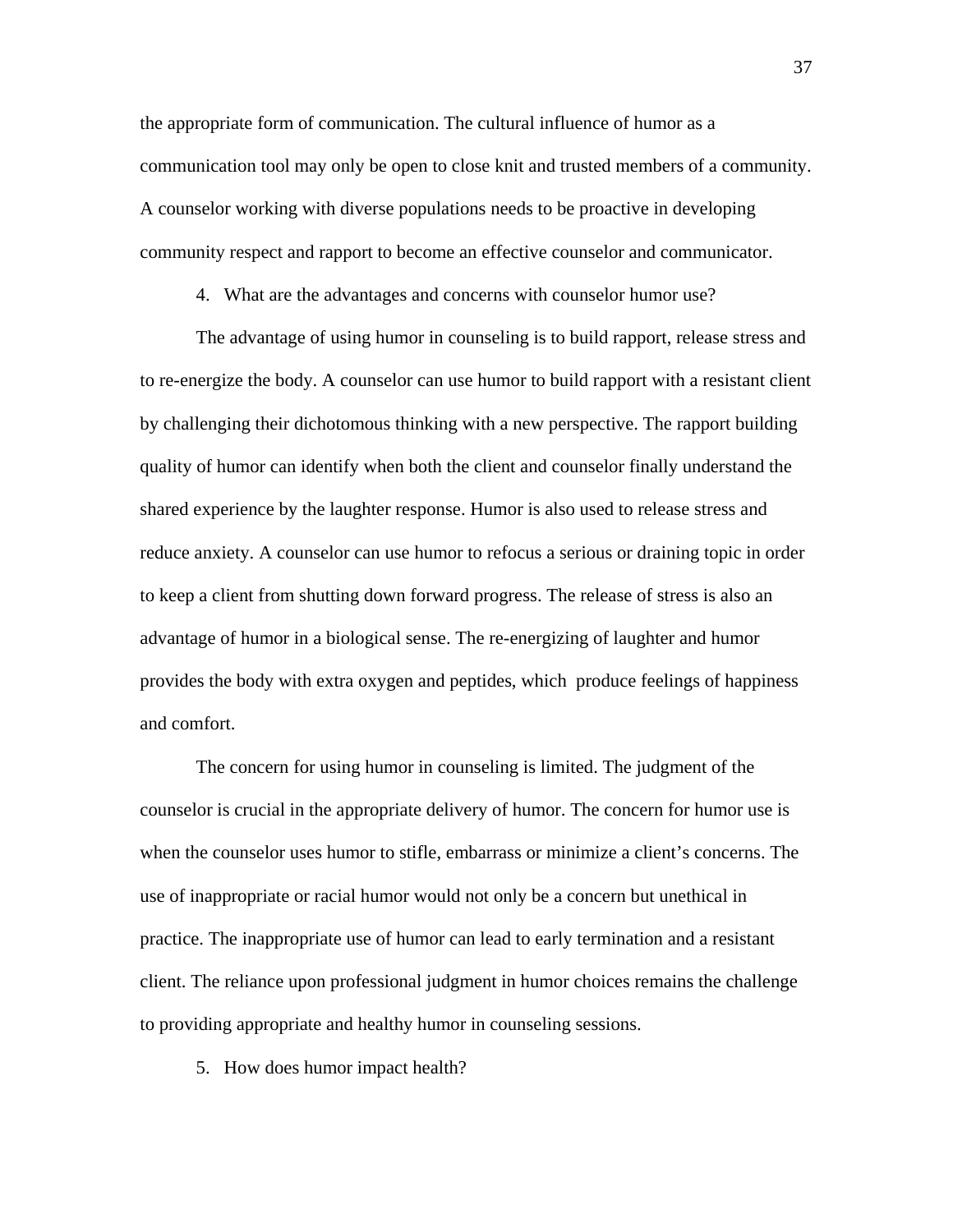Humor has a profound impact on the health of both the client and counselor. The body will release hormones called peptides to signal that humor and laughter have altered the biochemistry of the body. The release of hormones and the additional oxygen intake allow a client or counselor to feel more comfortable and less anxious. Laughter and humor may be the key ingredients in a counselor's success career in a high stress and burn out prone industry. Physiologically the peptides signal the brain to release endorphins, pain reducers, as a response to humor and laughter. In short, humor makes the body feel relaxed, calm and yet re-energized.

## **Recommendations**

The following recommendations are made in response to the literature review of humor and counseling. The recommendations include pre-professional humor training for the development of humor as a counseling tool.

- 1. It is recommended that pre-professional course work be required at the undergraduate and graduate level for counseling humor theories. The course work could help identify the client's humor patterns and the motivation behind the humor use.
- 2. It is recommended that pre-professional course work be required at the undergraduate and graduate level to enable counselors to identify cultural patterns of humor. The course work could raise awareness to cultural identity and professional rapport with clients from various cultures.
- 3. It is recommended that pre-professional course work be required at the undergraduate and graduate level to identify the advantages and concerns for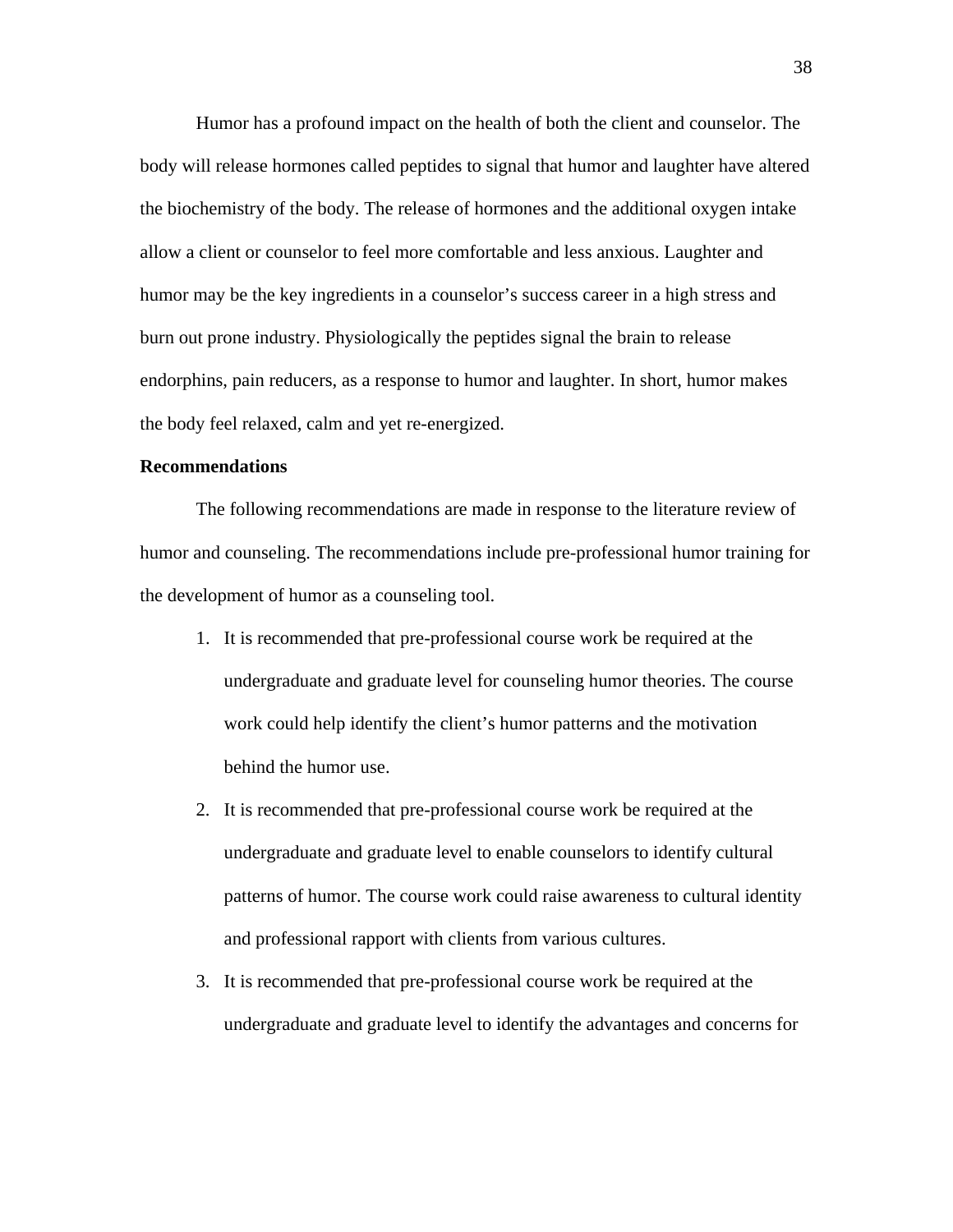counselors introducing humor in their sessions. The course work could offer guidelines of appropriate and inappropriate humor use in counseling.

- 4. It is recommended that pre-professional course work be required at the undergraduate and graduate level concerning the physiological response to humor. It is important that counselors understand that humor is preventative medicine to professional burn out. Counselors need to be aware of what stress does to the physical body and how to manage that stress.
- 5. It is recommended that further research be conducted concerning humor use in counseling.
- 6. It is recommended that long term studies be conducted on counselor's response to humor influence and job satisfaction.
- 7. It is recommended that humor be considered a communication tool in which pre-professional courses need to be developed around. The stronger the understanding of humor the stronger the counseling connection between client and counselor.
- 8. It is recommended that current counseling professionals seek in-service training about humor use in counseling. The updated information could allow for more quality professional services.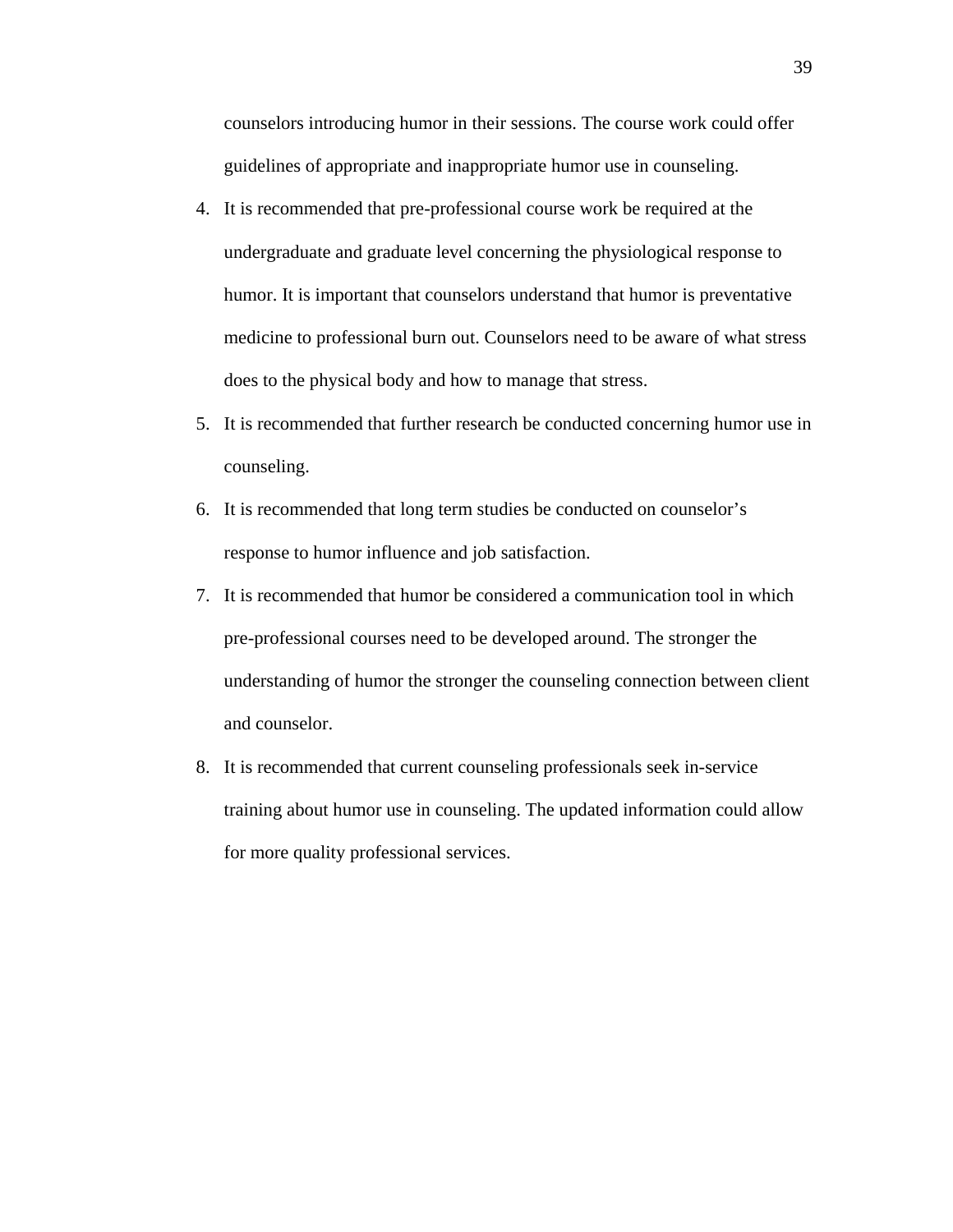#### **References**

Allport, G. W. (1968). *The person in psychology.* Boston, MA: Beacon Press.

- Apte, M. (1987). Ethnic humor versus "Sense of humor". *American Behavioral Scientist, 30*(1), 27-41.
- Bordan, T., & Goldin, E. (1999). The use of humor in counseling: The laughing cure [Electronic version]. *Journal of Counseling and Development, 77*(4), 405-410.
- Chafe, W. (1987). Humor as a disabling mechanism. *American Behavioral Scientist, 30*(1), 16-26.
- Chapman, A., & Foot, H. (Eds.). (1976). *Humour and laughter: Theory, research and applications.* New York, NY: John Wiley and Sons.
- Coleman, J. (1992) All seriousness aside: The laughing-learning connection [Electronic version]. *International Journal of Instructional Media, 19*(3), 269-276.
- Dupey, P., Garrett, M., Maples, M., Phan, L., Torres-Rivera, E., & Vereen, L. (2001). Ethnic diversity and the use of humor in counseling: Appropriate or inappropriate? [Electronic version]. *Journal of Counseling and Development, 79*(1), 53-60.
- Felible, R., & Metcalf, C. W. (1992). *Lighten up: Survival skills for people under pressure.* Reading, MA: Addison-Wesley Publishing Company.
- Foster, J. (1978). Humor and counseling: Close encounters of another kind. *Personnel and Guidance Journal, 57*(1), 46-49.
- Freiheit, S., Lehnert, K., & Overholser, J. (1998). The association between humor and depression in adolescent psychiatric inpatients and high school students. *Journal of Adolescent Research, 13*(1), 32-48.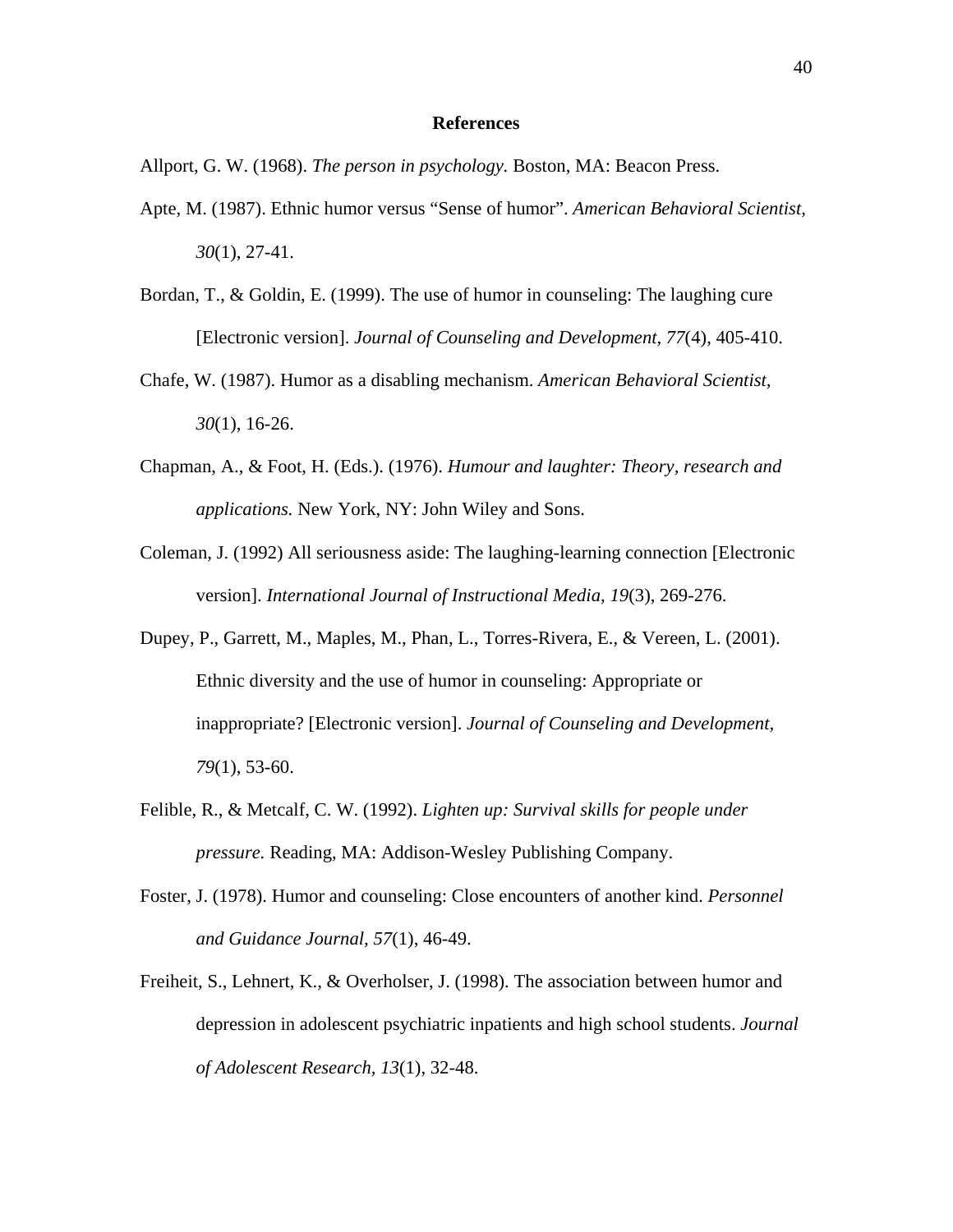- Garrett, J. T. (1994). The path of good medicine: Understanding and counseling Native American Indians [Electronic version]. *Journal of Multicultural Counseling and Development, 22*(3), 134-144.
- Gladding, S. (1995). Humor in counseling: Using a natural resource [Electronic version]. *Journal of Humanistic Education and Development, 34*(1), 3-12.
- Goldstein, J., & McGhee, P. (1972). *The psychology of humor.* New York, NY: Academic Press.
- Grotjahn, M. (1957). *Beyond laughter: Humor and the subconscious.* New York, NY: McGraw-Hill Book Company.
- Haig, R. (1988). *The anatomy of humor: Biopsychosocial and therapeutic perspectives.* Springfield, IL: Charles C. Thomas.
- Herring, R., & Meggert, S. (1994). The use of humor as a counselor strategy with Native American Indian children [Electronic version]. *Elementary School Guidance and Counseling, 29*(1), 67-76.
- Kruger, A. (1996). The nature of humor in human nature: Cross-cultural commonalities [Electronic version]. *Counseling Psychology Quarterly,* 9(3), 235-241.
- Kush, J. (1197). Relationship between humor appreciation and counselor self-perceptions [Electronic version]. *Counseling and Values, 42,* 22-29.
- Lefcourt, H., Sordoni, C., & Sordoni, C. (1974). Locus of control and the expression of humor. *Journal of Personality, 42,* 130-143.
- Lynch, O. (2002). Humorous communication: Finding a place for humor in communication research. *Communication Theory, November 2002,* 423-445.

Morreaull, J. (1983). *Taking laughter seriously.* Albany, NY: State University of NY.